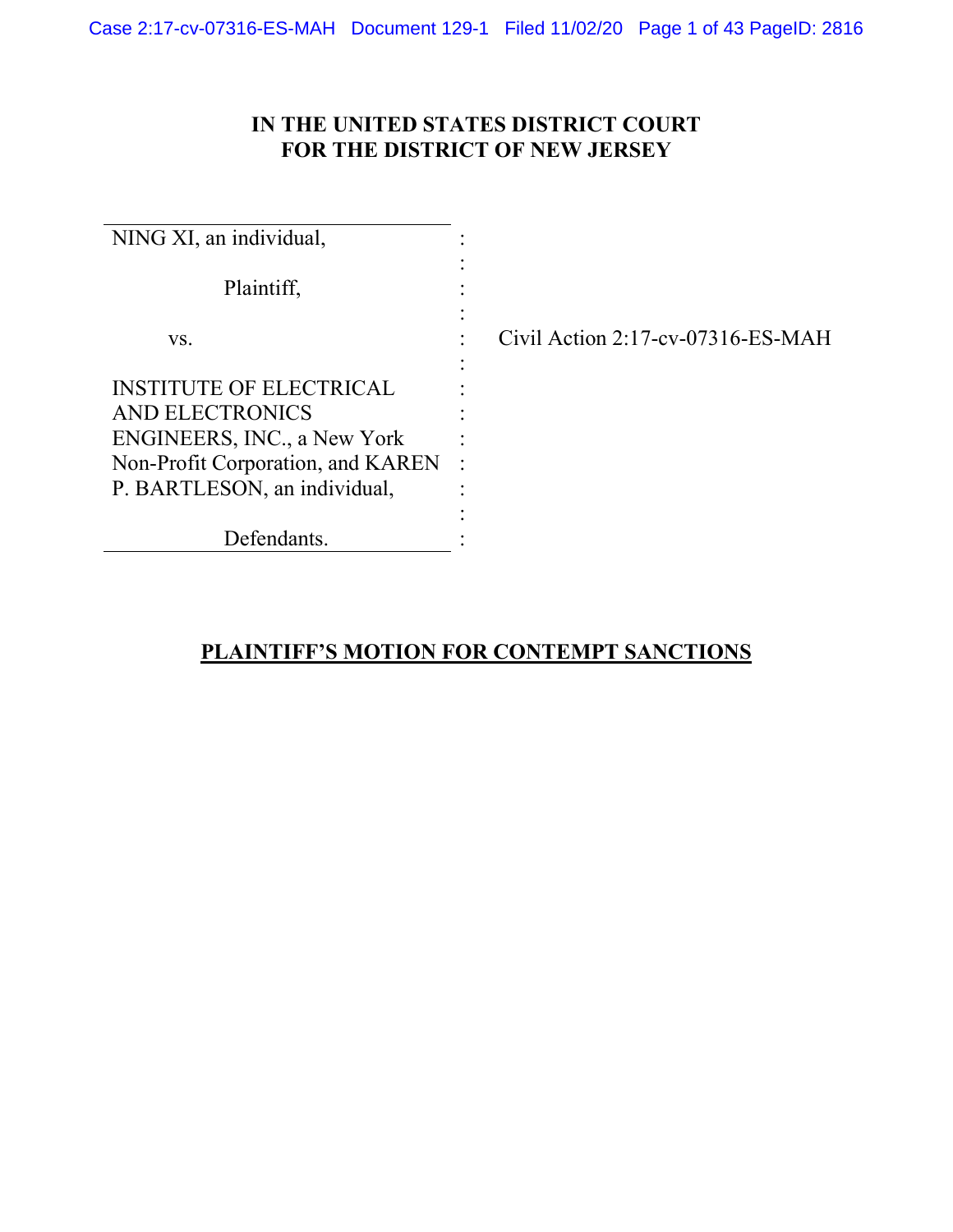# **TABLE OF CONTENTS**

# **Page**

| A.              | This Lawsuit Sought One Thing — Preservation of Dr. Xi's                                                                                                                           |  |
|-----------------|------------------------------------------------------------------------------------------------------------------------------------------------------------------------------------|--|
| <b>B.</b>       | The IEEE Tries to Circumvent the Court's Injunction to                                                                                                                             |  |
| $\mathcal{C}$ . | The IEEE Decides to Violate the Court's Order and Take                                                                                                                             |  |
| D.              | Recently Produced Documents Reveal the IEEE Proposed,<br>Managed, and Coordinated Dr. Xi's Removal as RAS President<br>- Once Again, it Failed to Tell Its Own Governing Body that |  |
| E.              | The Criminal Case Ends In a Complete Dismissal With                                                                                                                                |  |
| F.              | Communications With Counsel Reveal IEEE's True Intent to<br>Remove Dr. Xi Without Regard to Any Claimed "Incapacity."19                                                            |  |
|                 |                                                                                                                                                                                    |  |
|                 |                                                                                                                                                                                    |  |
| A <sub>1</sub>  | The IEEE Violated this Court's Order By Removing Dr. Xi                                                                                                                            |  |
| <b>B.</b>       | The IEEE Held a "Special Meeting" to Remove Dr. Xi as<br>President of RAS, Directing the Process and Never Even                                                                    |  |
| $C_{\cdot}$     | The IEEE Knew it Was Violating This Court's Order 31                                                                                                                               |  |
| D.              | This Court Should Hold the IEEE in Civil Contempt35                                                                                                                                |  |
|                 |                                                                                                                                                                                    |  |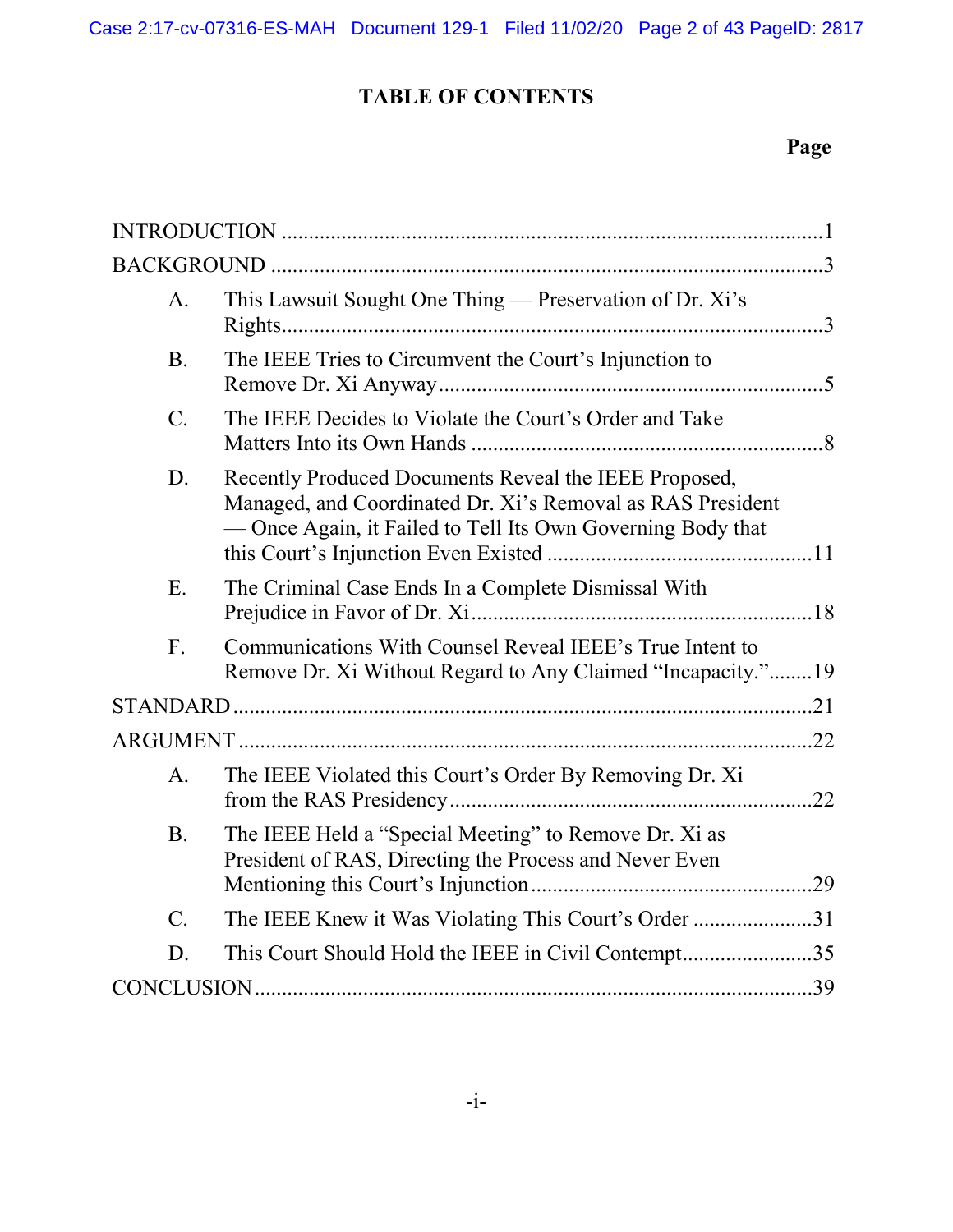# **TABLE OF AUTHORITIES**

# **Page(s)**

# **Cases**

| AngioDynamics, Inc. v. Biolitec AG,                       |
|-----------------------------------------------------------|
| Equinox Software Sys., Inc. v. Airgas, Inc.,              |
| Gilgallon v. Cty. of Hudson,                              |
| Halderman by Halderman v. Pennhurst State School & Hosp., |
| Harris v. City of Philadelphia,                           |
| John B. Stetson Co. v. Stephen L. Stetson Co.,            |
| Robin Woods Inc. v. Woods,                                |
| United States v. Christie Industries, Inc.,               |
| United States v. Fuller,                                  |
| United States v. Ning Xi,                                 |
| Youakim v. McDonald,                                      |
| <b>Court Rules</b>                                        |
|                                                           |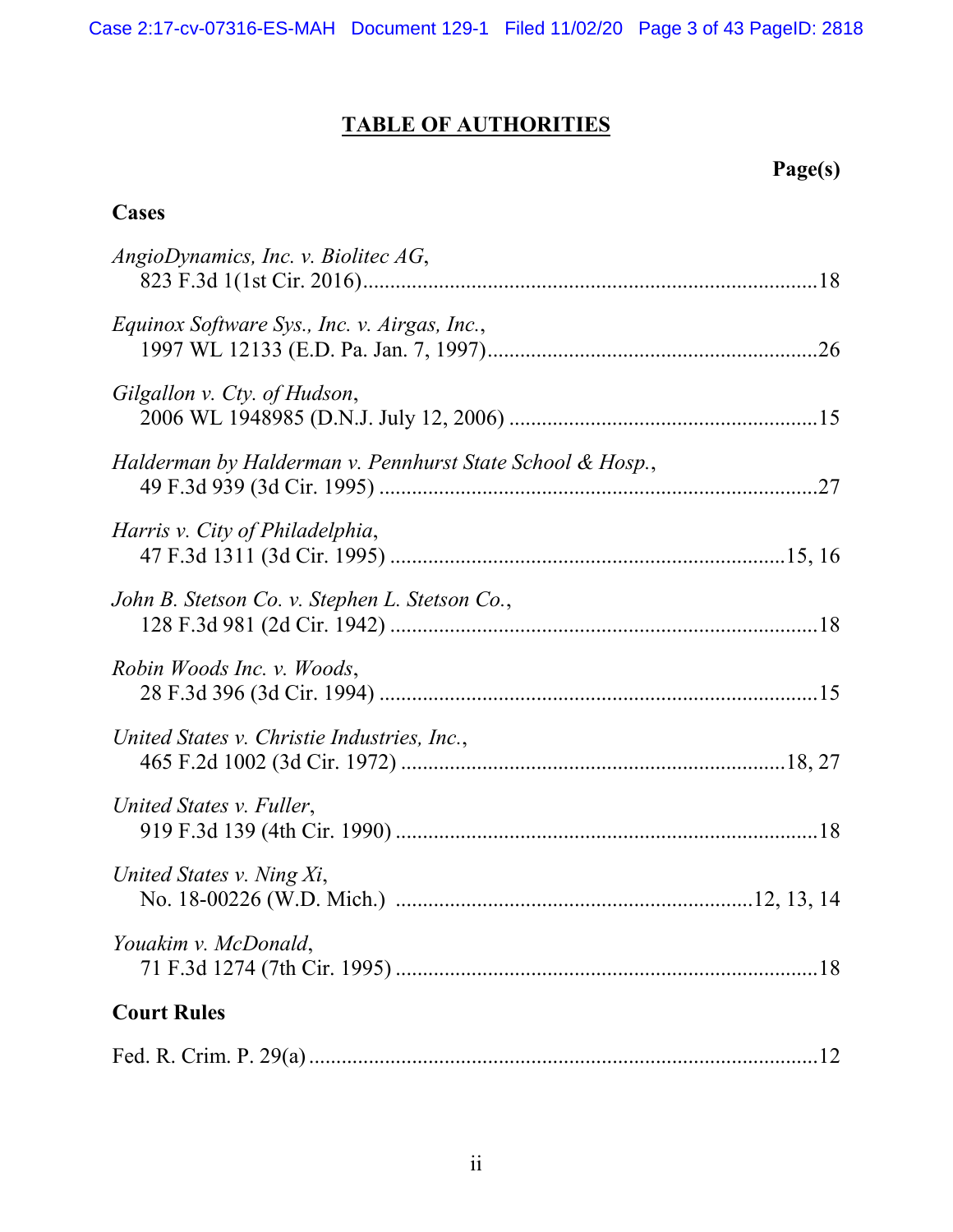#### **INTRODUCTION**

"Defendants shall be restrained from conducting a special meeting—on September 28, 2017 or at any other time—to determine Plaintiff's membership status (except to the extent any such meeting concerns settlement discussions)."

- Sept. 26, 2017, Injunction Order, Dkt. #18, at 1

"We are setting up 2 meetings. … *The second meeting is the special meeting of the RAS. The purpose of this meeting is* (1) to declare Dr. Xi incapable of fulfilling his duties due to his inability to contact any of the RAS leadership (2) to enact the RAS bylaw making the Pres-Elect effectively the Acting President (3) *Removing Dr. Xi from office* and (4) Getting a new president permanently in office."

- IEEE Managing Director of Technical Activities Mary Ward-Callan, March 2, 2018, attached as Exhibit A (emphasis added).

By its own words, the IEEE violated this Court's preliminary injunction.

This Court forbade the IEEE from conducting any special meetings at any time to determine Dr. Xi's membership status. Yet that is precisely what the IEEE did: on March 30, 2018, the IEEE violated the Injunction Order by "conducting" a "special meeting" of its Robotics and Automation Society ("RAS") subdivision to "determine" Dr. Xi's "membership status" by removing him as President of RAS. Documents recently produced by the IEEE (and discussed in greater detail below) make clear that this "special meeting" was at all times suggested, coordinated, and controlled by IEEE management. And just like the IEEE's actions at issue in the pending motion to dissolve, *see generally* Dkt. # 127, IEEE took this action by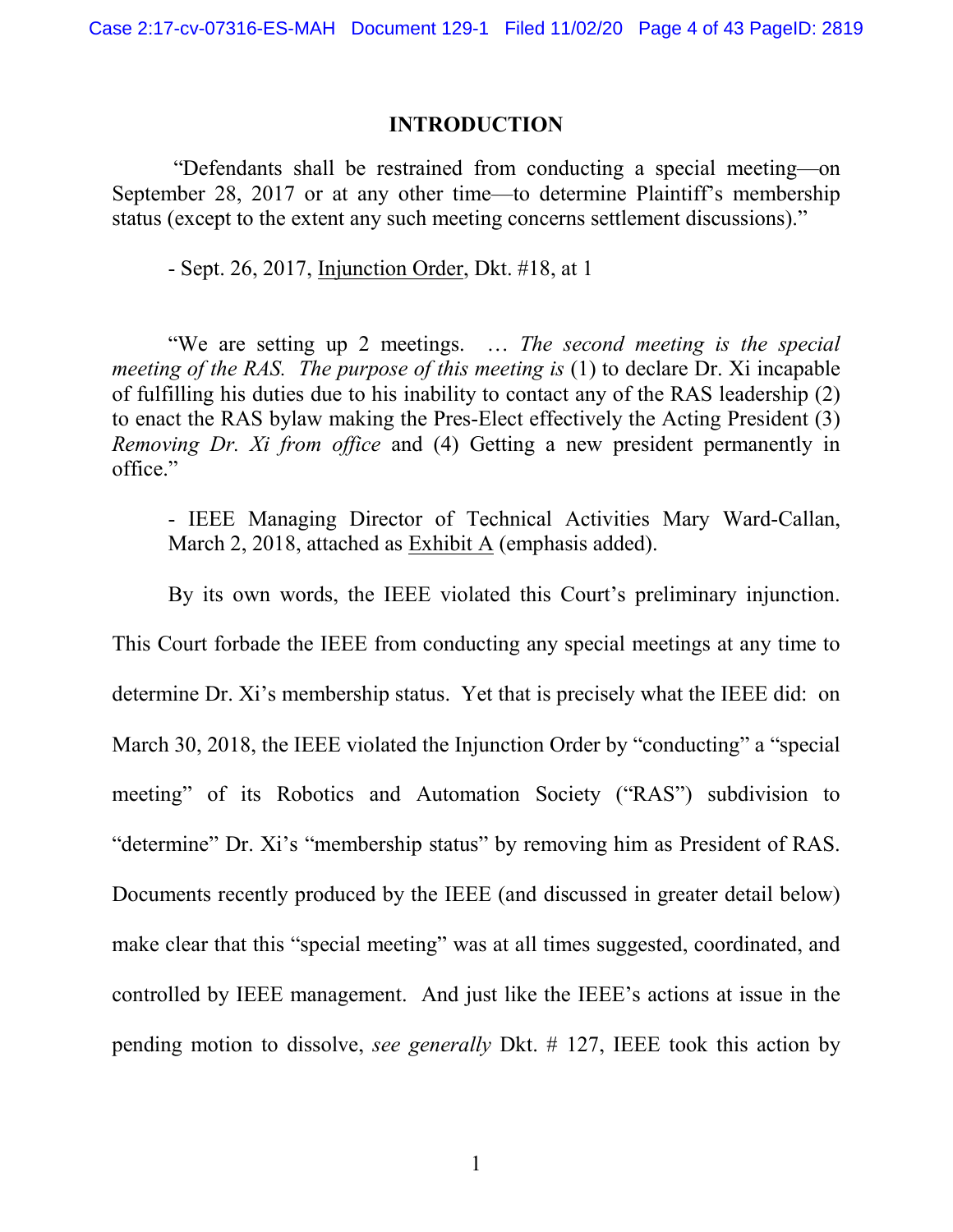deliberately concealing the very existence of this Court's injunction from RAS leadership.

By holding a special meeting on March 30, 2018, with the sole purpose of removing Dr. Xi from the RAS Presidency, the IEEE violated this Court's injunction. Presumably, it took this action because it reasoned that Dr. Xi would be convicted of the criminal charges he faced, thus legitimizing the IEEE's conduct after the fact. But that didn't happen — Dr. Xi was cleared of all charges and the Government dismissed its case with prejudice. Now, the IEEE tries to defend its contemptuous conduct by claiming that it never understood the Court's injunction as forbidding it from removing Dr. Xi from the RAS Presidency.

But it clearly did. The IEEE opposed Dr. Xi's injunction motion on the grounds that Dr. Xi would otherwise become RAS President. It argued that Dr. Xi's ascension to the presidency posed such a risk that it warranted Dr. Xi's immediate removal outside the process mandated by the IEEE's own Bylaws. The IEEE asked the Court for a one *million* dollar bond to guard against this alleged risk. And the IEEE even moved for "emergency" dissolution of the Court's injunction, telling the Court that the reason for the emergency motion was to prevent Dr. Xi from becoming RAS President.

Now, the IEEE tells the Court that it could have removed Dr. Xi from the RAS Presidency all along, injunction be damned. Then why didn't it? Why not

2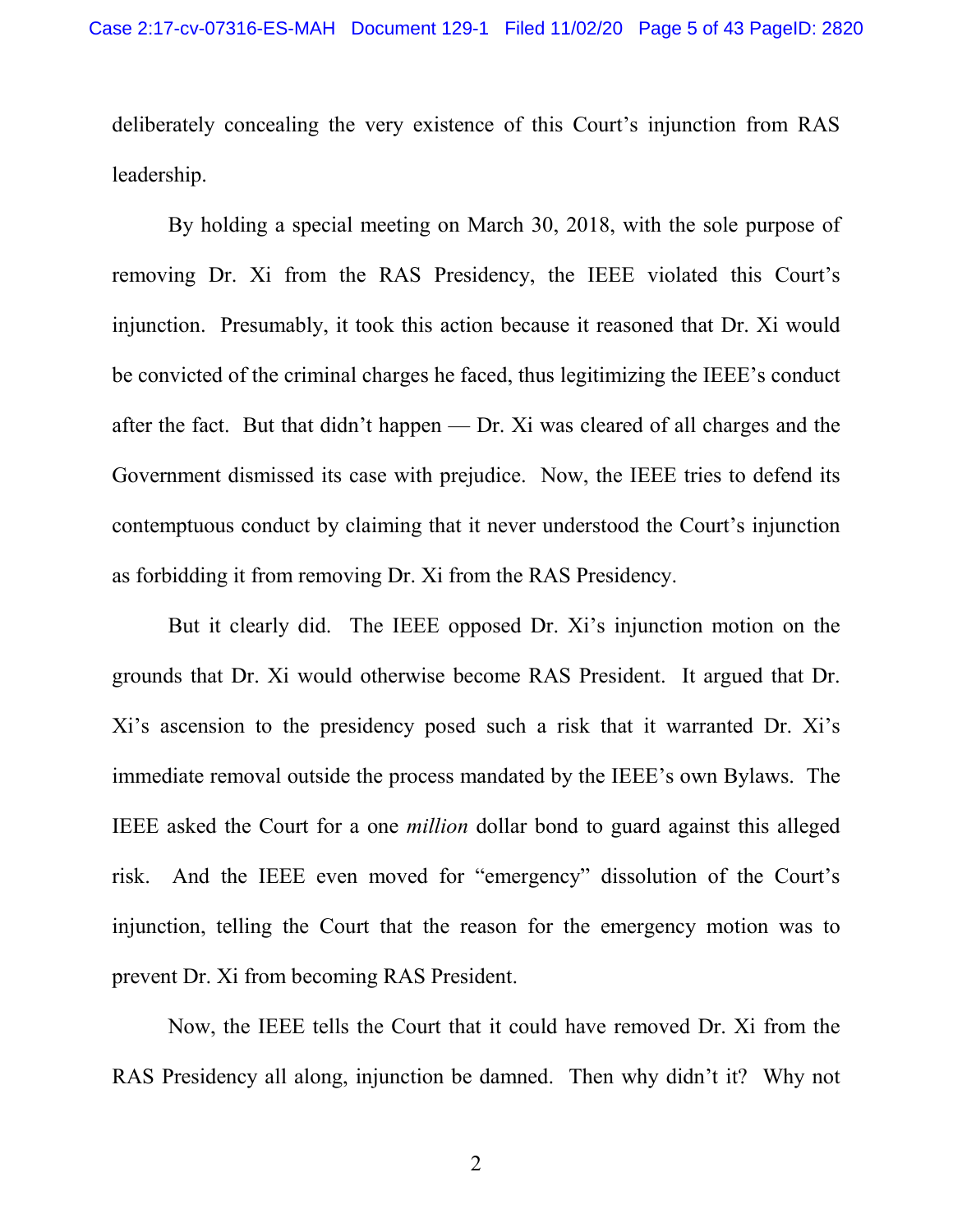simply remove Dr. Xi as RAS President the day after this Court entered its injunction? Why wait?

Because the IEEE always knew and understood that the injunction prevented from removing Dr. Xi as RAS President. The IEEE must be held to account for its violation of the Court's injunction.

# **BACKGROUND[1](#page-5-0)**

## **A. This Lawsuit Sought One Thing — Preservation of Dr. Xi's Rights.**

Dr. Xi was forced to file this action when Defendants threatened to expel him summarily from the IEEE for reasons they refused to disclose, and pursuant to an *ad hoc* procedure, the conclusion of which was long foregone. *See generally,*  Compl., Dkt. #1. All Dr. Xi has ever sought were the most basic of due process protections, including an articulation of the allegations against him, the evidentiary basis for the allegations, and an opportunity to participate and be heard in an impartial setting. *See id.* at ¶¶ 42-51, 75-85; Vernon Letter to IEEE, Dkt. #1-3, at 3-4. The IEEE seemed determined to ignore its own Bylaws, *see* IEEE Bylaws, Dkt. #1-5, at I-110, and its members' due process rights in the process, and even

<span id="page-5-0"></span><sup>&</sup>lt;sup>1</sup> Dr. Xi originally moved for contempt on November 8, 2019. Dkt. # 101. On February 5, 2020, this Court administratively terminated Dr. Xi's motion for contempt, stating that it would withhold a decision on the matter until after a settlement conference. Dkt. # 109. Due to the COVID-19 pandemic, that settlement conference was not held until July 13, 2020. The conference was unsuccessful and discovery proceeded.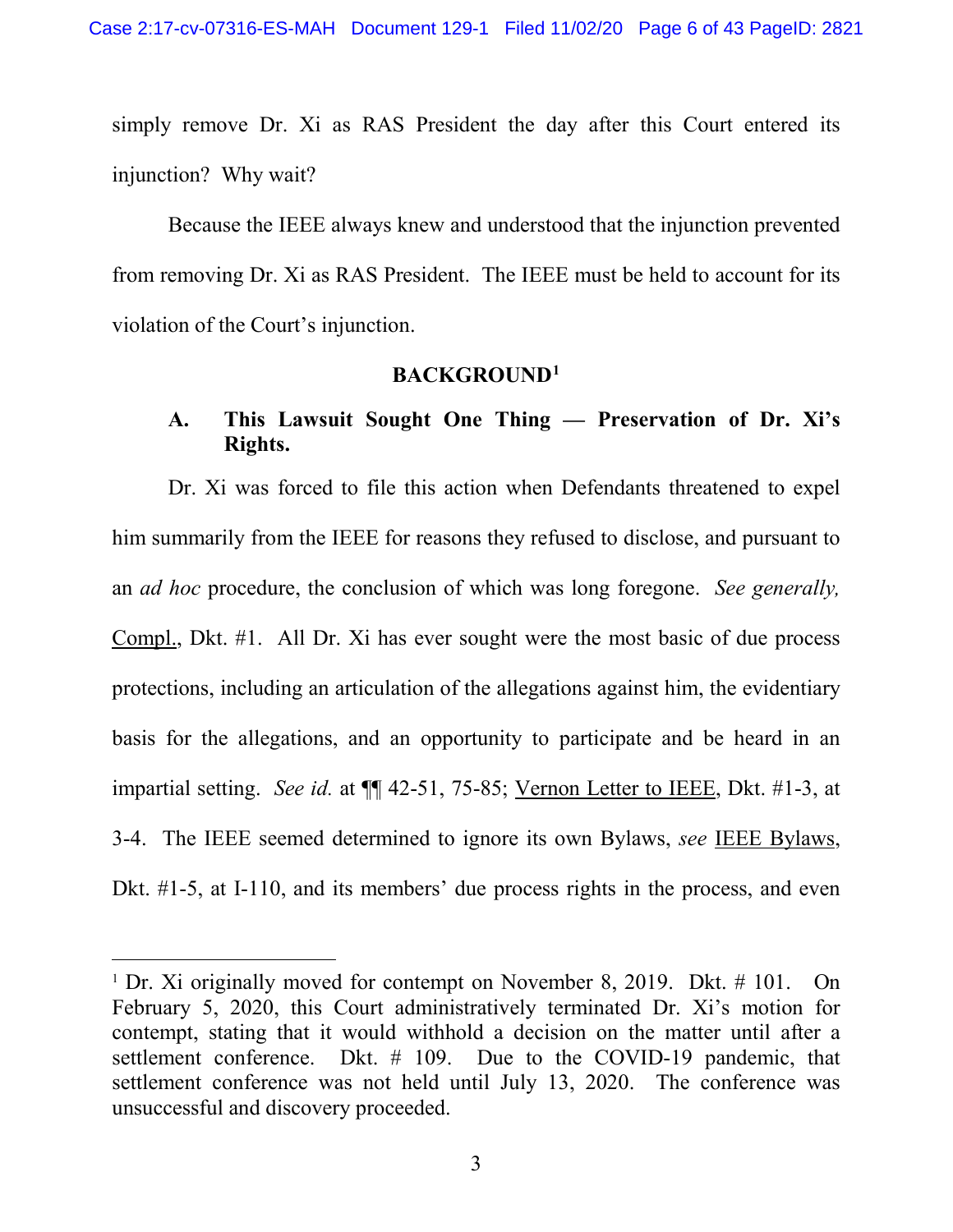went as far as to threaten to destroy Dr. Xi's reputation if he dared file suit to enforce his rights. See Lindsay Letter, Dkt. #1-4 ("[L]itigation is conducted in a public forum, and there is a presumption that all court proceedings will be open to the public. … IEEE is confident in defending itself in public proceedings, but we question whether Dr. Xi rightly maintains that same level of confidence for his own defense.").

Dr. Xi refused to be intimidated by these bullying tactics. He filed this suit and moved immediately for a restraining order and preliminary injunction. Compl., Dkt. #1; Mot. for TRO, Dkt. #2. After expressing a number of concerns about Defendants' conduct and threatened course of action during the September 26, 2017 injunction hearing, *see generally* TRO Trans., Dkt. #26, the Court granted Dr. Xi's motion and restrained Defendants from proceeding with that course of action, or from meeting "at any other time—to determine Plaintiff's membership status (except to the extent any such meeting concerns settlement negotiations[.])" Order Granting Request for TRO, Dkt. #18.

In its ruling, the Court noted its concern about Defendants' plan to bypass the Ethics and Member Conduct Committee, and proceed before a tainted "presidential committee":

Quite frankly, what concerns me, is… that IEEE's position seems to be that it can make up the rules as it goes along without regard for what the bylaws saw. It does not allow fellows and members, such as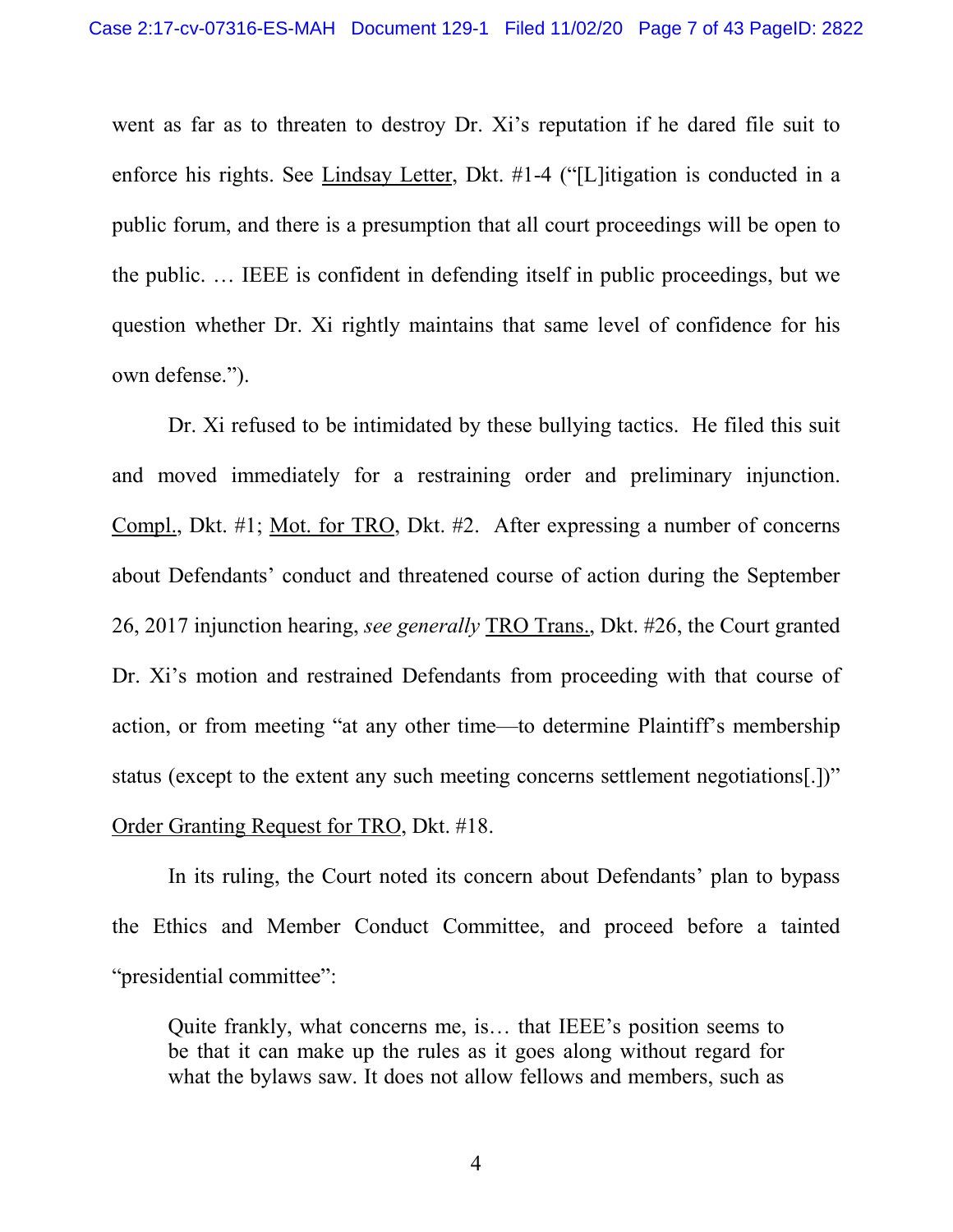Dr. Xi, any fair notice regarding what the rules are, and it clearly is not in the process outlined by the detailed bylaws and policies.

*Id.* at 19. And, like Dr. Xi, the Court expressed consternation about the fact that

Defendants refused to afford Dr. Xi any clear notice of the allegations against him,

or a fair opportunity to be heard:

[Following the Bylaws] probably would make a whole heck of a lot of sense … it would be nice to know exactly what you're claiming he did, whether it be conduct unbecoming a member or fellow, whether it is indeed theft, whether you are accusing him of misappropriation of IEEE funds. Let's lay it out. Let him know what those charges are, and then let the process play out. … Give them the unredacted forensic analysis. Let him see what people are saying he did, and we'll take it from there.

*Id.* at 54-55.

After the Court granted Dr. Xi's request for a temporary restraining order, the IEEE requested a \$1 million bond to guard against the "irreparable harm" that the IEEE would suffer if Dr. Xi assumed the RAS Presidency. *See* Hearing Trans., Dkt. #26, at 56-57 (emphasis added). The IEEE specifically justified its bond request by warning that a bond was appropriate due to the risk posed by Dr. Xi's then-pending assumption to the Presidency of the RAS. *See* Dkt. # 20, at 3-4; Dkt. # 25, at 2-3. The Court considered the IEEE's request, ultimately imposed a nominal bond (\$5,000) given the IEEE's financial controls and oversight, and Dr. Xi posted the bond. The Court then converted the restraining order into a preliminary injunction. Preliminary Injunction Order, Dkt. #44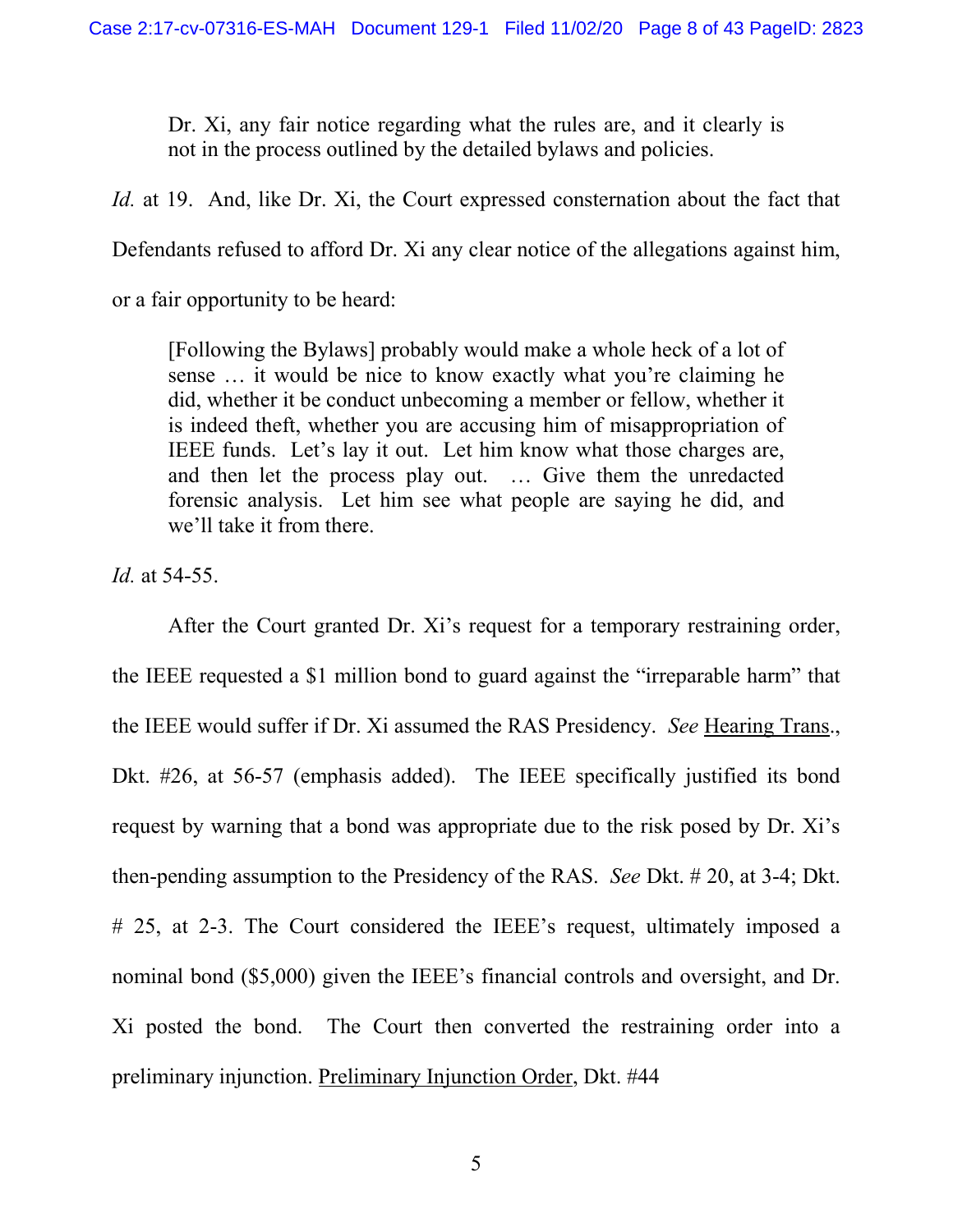## **B. The IEEE Tries to Circumvent the Court's Injunction to Remove Dr. Xi Anyway.**

Instead of accepting the Court's Order, Defendants immediately went to work circumventing it. True to form, they continued to "make up the rules as they went along." *see* TRO Trans., Dkt. #26, at 19. By October 9, 2017, the IEEE's inhouse counsel had hatched a plan: convince the Board to adopt a Bylaw amendment that they would then use to try to justify Dr. Xi's expulsion.

As explained in more detail in Dr. Xi's response to the IEEE's Motion to Dissolve, *see* Dkt. # 127, at 6-9, 12-15, IEEE's in-house counsel essentially fed the then-Chair of the Governance Committee (William Walsh) a proposed amendment — without telling him why — and instructed Mr. Walsh to shepherd it through the committee approval process. The IEEE intended to use the amendment as a basis to remove Dr. Xi and a way to circumvent the Court's injunction. But the IEEE kept Mr. Walsh in the dark about the true purpose of the amendment, and tucked the amendment onto the Board of Directors' consent agenda to attract as little attention as possible. As is typical for "noncontroversial" items on the consent agenda, it was automatically approved at the beginning of the Board of Directors meeting. Mr. Walsh's deposition and the IEEE's discovery responses revealed that the Board of Directors was not even informed of this litigation, let alone the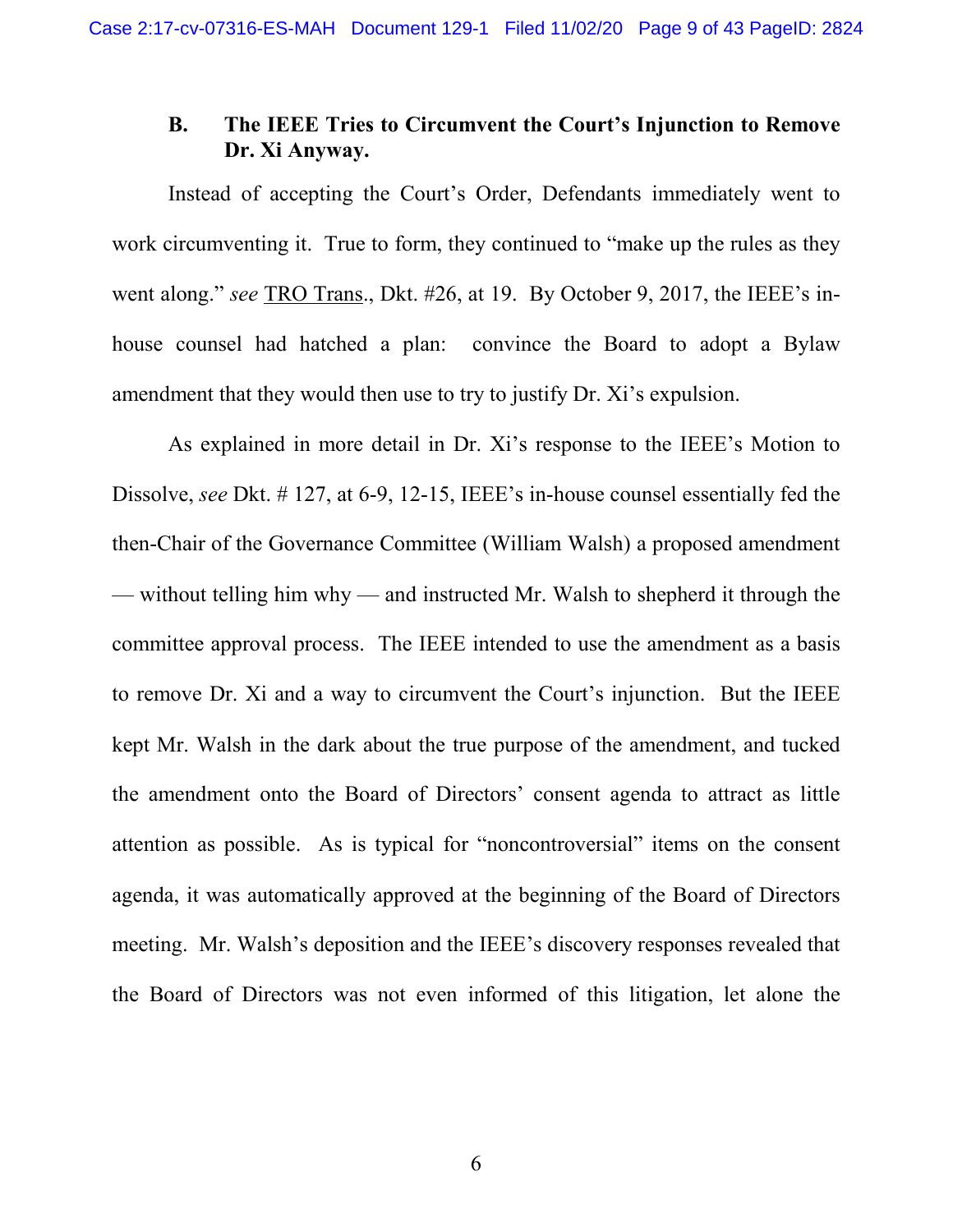Court's injunction, until *after* the amendment was passed via consent agenda. *Id.*, at Ex. B, at 143-45.[2](#page-9-0)

The IEEE then waited for three weeks before deciding that the new amendment had created an emergency, and it filed a motion asking this Court to dissolve the injunction. But the IEEE's *only* cited exigency was that it wanted to remove Dr. Xi from becoming president of the Robotics and Automation Society ("RAS") as quickly as possible:

The Court: So what's the exigency?

Mr. Lindsay: And the reason for that is *we still do not want Dr. Xi becoming president of the robotics society*… *if his membership is terminated, that has the effect that he is no longer eligible to serve as president*… the reason for the exigency is that term is scheduled to begin in January, and the IEEE would prefer to have this matter resolved before he assumed the presidency. But if it can't do that before he assumed the presidency, we want it done… as promptly as possible.

Hearing Trans., Dkt. #55 at 9 (emphasis added). The Court rejected the IEEE's false claims of exigency, and allowed a period of expedited discovery to take place. Crucially, the Court's injunction remained in place for this entire period, including its prohibition on removing Dr. Xi from membership and leadership roles in the RAS. The IEEE understood this to be the effect of the Court's order,

<span id="page-9-0"></span> <sup>2</sup> Exhibits referenced herein are attached to the Declaration of Jeffrey A. Crapko, submitted and filed herewith.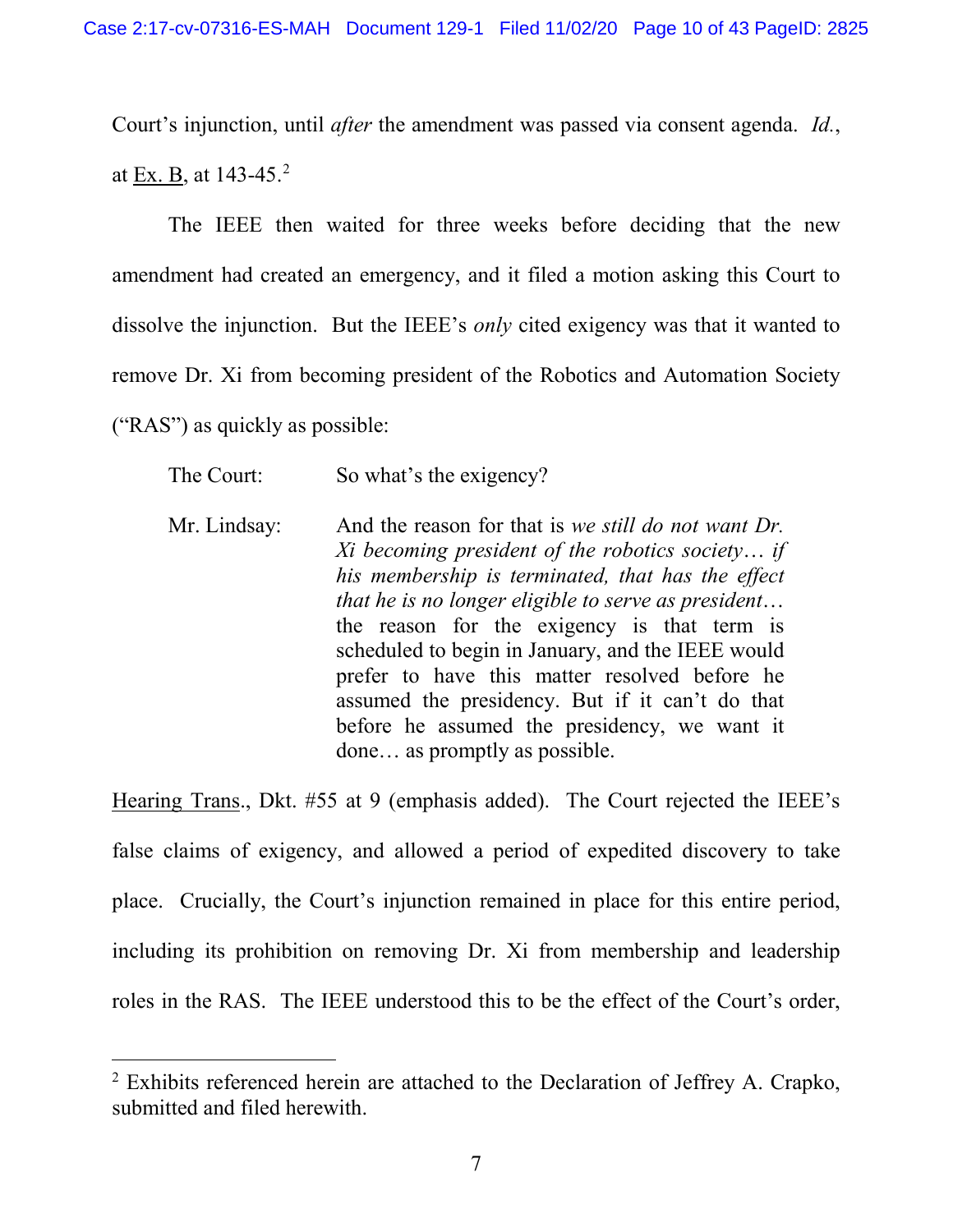because it did not take any action to remove Dr. Xi from the RAS membership in the following months, despite its stated exigency and desire to do so.

Discovery revealed that Mr. Walsh (the IEEE's designated "originator" of the relevant Bylaw amendment) had little to no understanding of the amendment's true purpose in removing Dr. Xi without due process, and instead understood that the amendment had nothing to do with the disciplinary process at all. *See* Dkt. #6 5, at 9-13. The IEEE refiled its motion to dissolve, and Dr. Xi responded – the matter was fully briefed as of February 12, 2018.

### **C. The IEEE Decides to Violate the Court's Order Again and Take Matters Into its Own Hands.**

On February 23, 2018, Defendants filed a motion seeking judicial notice of the fact that Dr. Xi had been arrested and charged via criminal complaint with actions related to his membership in the IEEE. *See* Dkt. # 68. Apparently emboldened by the Government's action, the IEEE immediately demanded Dr. Xi's resignation "or else": "[I]t is impossible for Dr. Xi to continue serving as RAS president… As a result, IEEE expects Dr. Xi to resign as President of RAS no later [than] noon EST on Saturday, February 24, 2018. … If Dr. Xi will not resign the Presidency of RAS by the deadline set forth above, action to remove him from that office will be initiated by RAS through the processes specified in the RAS bylaws and IEEE bylaws[.]" Ex. B, February 2018 Correspondence with Bruce Ewing.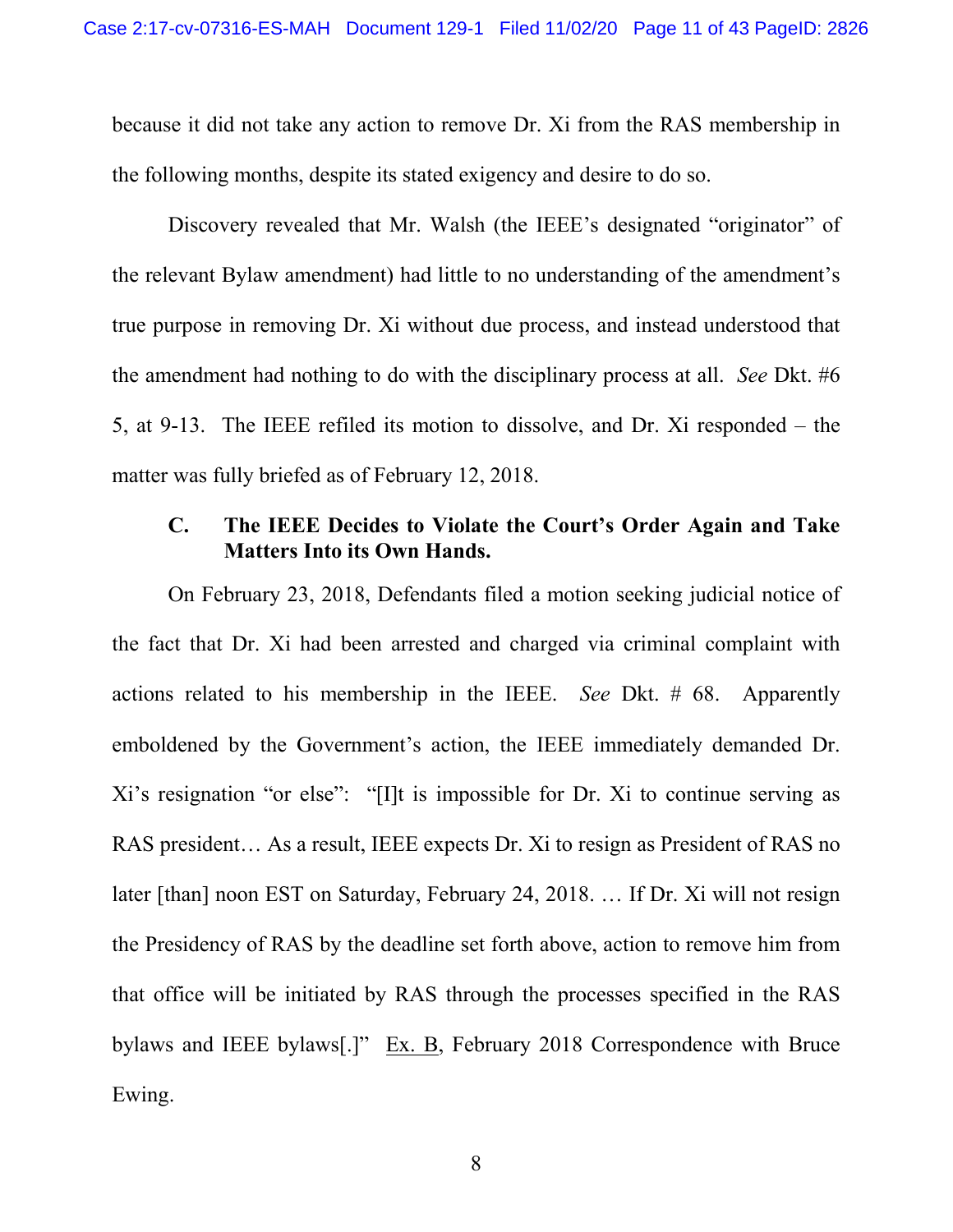Dr. Xi responded, offering to take an immediate and temporary leave of absence from the RAS Presidency. This is indeed provided for in the RAS Bylaws.<sup>[3](#page-11-0)</sup> *Id.*; *see* Ex. C, RAS Bylaws at Bylaw XX. The IEEE rejected this offer, and instead took the position that "the Court's injunction applies solely to Dr. Xi's 'membership status,' not to his role as President of RAS, and no action is contemplated regarding Dr. Xi's membership status by either IEEE or RAS at this time. We do not agree that RAS is prohibited from suspending or removing Dr. Xi from the RAS Presidency on the ground of his incapacity or otherwise in a manner compliant with the IEEE and RAS bylaws." *Id.*

Dr. Xi's counsel responded and reminded IEEE that "The reason we litigated the bond issue was because of the harm you alleged you might incur as a result of being enjoined from suspending or removing Dr. Xi from the presidency." Ex. B. Indeed, the IEEE's counsel had previously made quite clear that he understood that the Court's injunction would restrain IEEE "from taking actions that would either suspend or remove [Dr. Xi] from the Presidency." TRO Hearing Trans., Dkt. # 26, at 56. He further stated that this was the only aspect of the injunction that posed a risk of irreparable harm, and that the risk necessitated a

<span id="page-11-0"></span><sup>&</sup>lt;sup>3</sup> In fact, a leave of absence for the President (with the President-elect assuming his duties) has happened several times in RAS history, mostly in instances when the President was sick or had other duties in other positions. After all, RAS leadership is composed of member volunteers, so such arrangements are frequently necessary. In other words, this was not a new concept being suggested to the IEEE.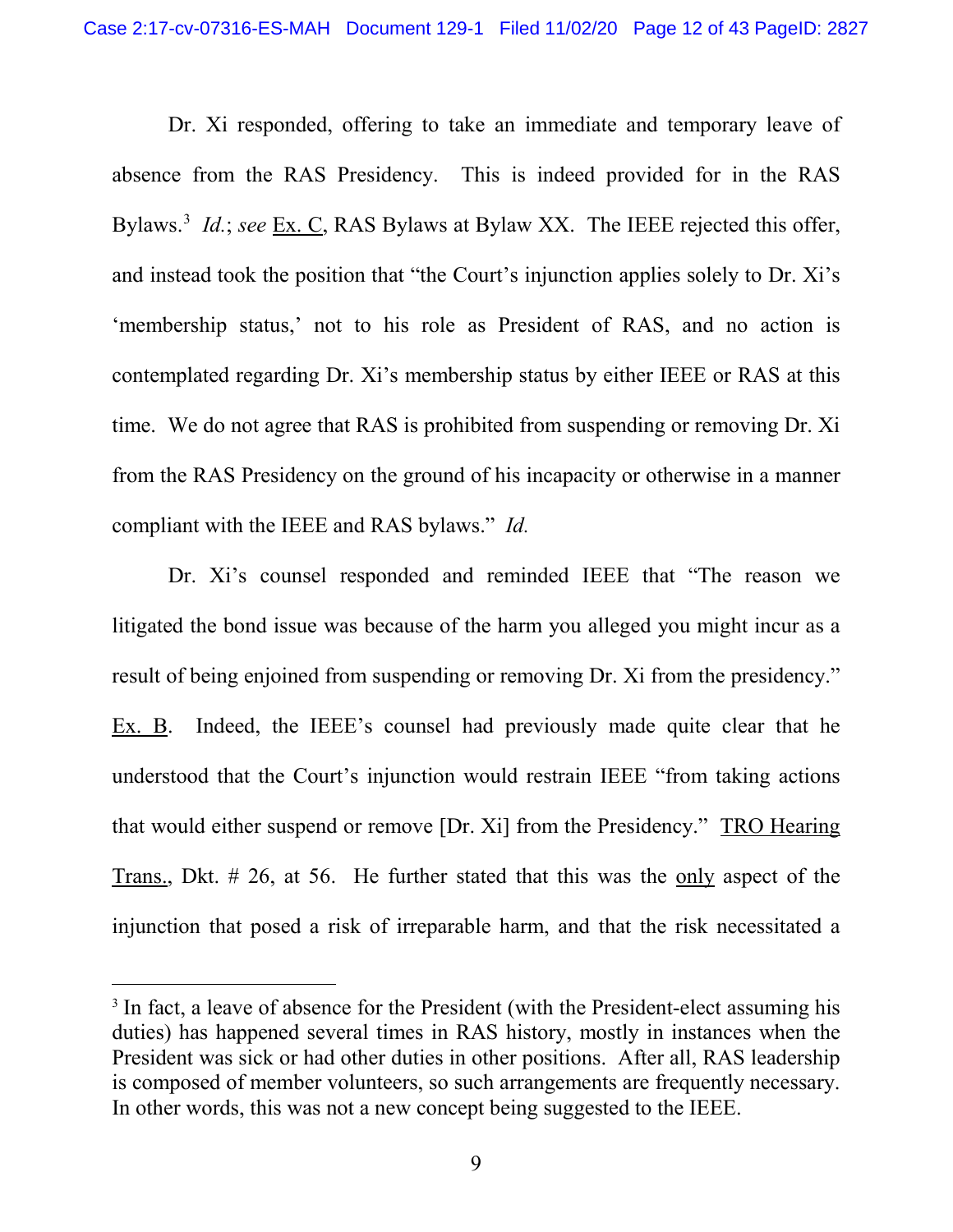bond. *Id*. Then, the IEEE's formal bond request stated that the Court's injunction would "deprive[] IEEE of the path that IEEE's Board had selected to address the financial risks that [Dr.] Xi's ascension to the Presidency would pose." Dkt. # 20, at 4. In their reply, they further confirmed that the injunction would place IEEE "at risk of monetary damages" because it prevented IEEE from halting "[Dr.] Xi's assumption of the RAS Presidency. Dkt. #25, at 2-3. Simply put, again and again, the IEEE indicated it understood the Court's injunction to forbid it from removing Dr. Xi from the RAS Presidency.

IEEE ignored this inconvenient history, choosing instead to assert that "the RAS Administrative Committee will decide what to do as it thinks best, consistent with the Bylaws of RAS and IEEE, and we will let you know the outcome when we know it." Ex. B. In other words, the IEEE intended to continue to do whatever it wanted and make up the rules as it went along, despite an injunction to the contrary.

Despite the IEEE's "we-can-do-whatever-we-want" rhetoric, a month passed with no action by the IEEE to alter or remove Dr. Xi from his membership and leadership positions within the IEEE (including RAS). But on March 30, 2018, the IEEE announced a sudden change:

We write primarily to inform you of the outcome of today's meeting of the Administrative Committee (the "AdCom") of the Robotics and Automation Society (RAS). In light of the Order Setting Conditions of Release in *United States v. Ning Xi* (the "Order"), under which Dr.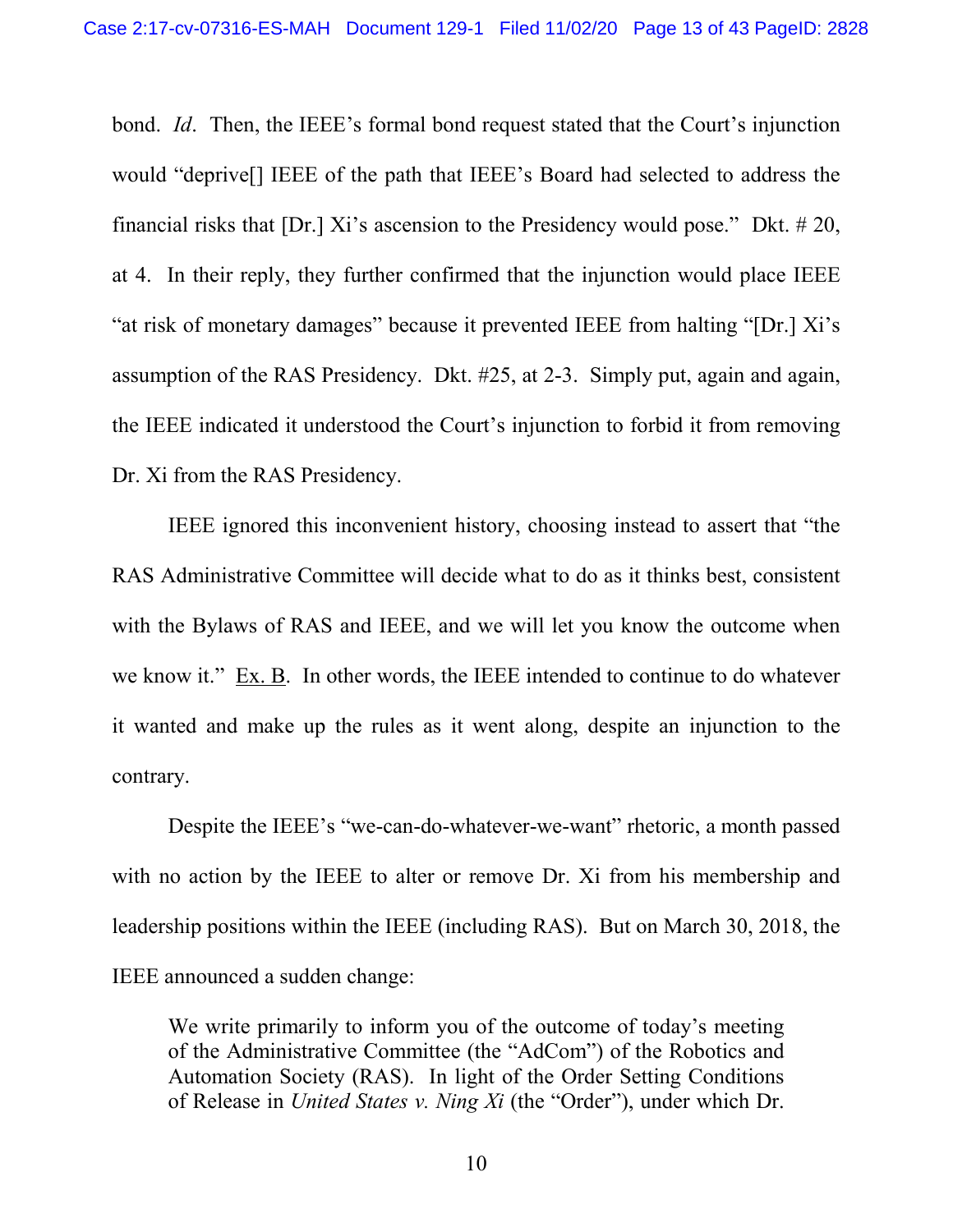Xi must avoid "all contact, directly or indirectly" with any victim (which includes IEEE), the AdCom determined that Dr. Xi has become incapable of performing his duties as President (and is therefore incapacitated under Art. V, Sec. 9 of the RAS Constitution). In accordance with IEEE Bylaw I-111.7, AdCom has removed Dr. Xi as President of RAS, with immediate effect.

Ex. D, March 30, 2018 Correspondence from Bruce Ewing. With this email, the IEEE announced that it had taken exactly the action that Dr. Xi had warned against: it had violated the Court's injunction and altered Dr. Xi's membership by removing him from the RAS Presidency. This action also had the effect of removing Dr. Xi from the RAS Administrative Committee ("AdCom"), membership that was otherwise guaranteed to Dr. Xi by virtue of his status as a President of RAS. The case was stayed shortly thereafter, ECF # 77, with instructions to notify the Court once the criminal case against Dr. Xi was resolved.

**D. Recently Produced Documents Reveal the IEEE Proposed, Managed, and Coordinated Dr. Xi's Removal as RAS President — Once Again, it Failed to Tell Its Own Governing Body that this Court's Injunction Even Existed.** 

On October 12, 2020, the IEEE produced documents that were first requested more than 10 months ago in December 2019. These documents confirmed that IEEE Management was behind Dr. Xi's removal from the RAS Presidency. They controlled the entire process, despite this Court's injunction to the contrary. And once again, IEEE Management deliberately concealed from its

11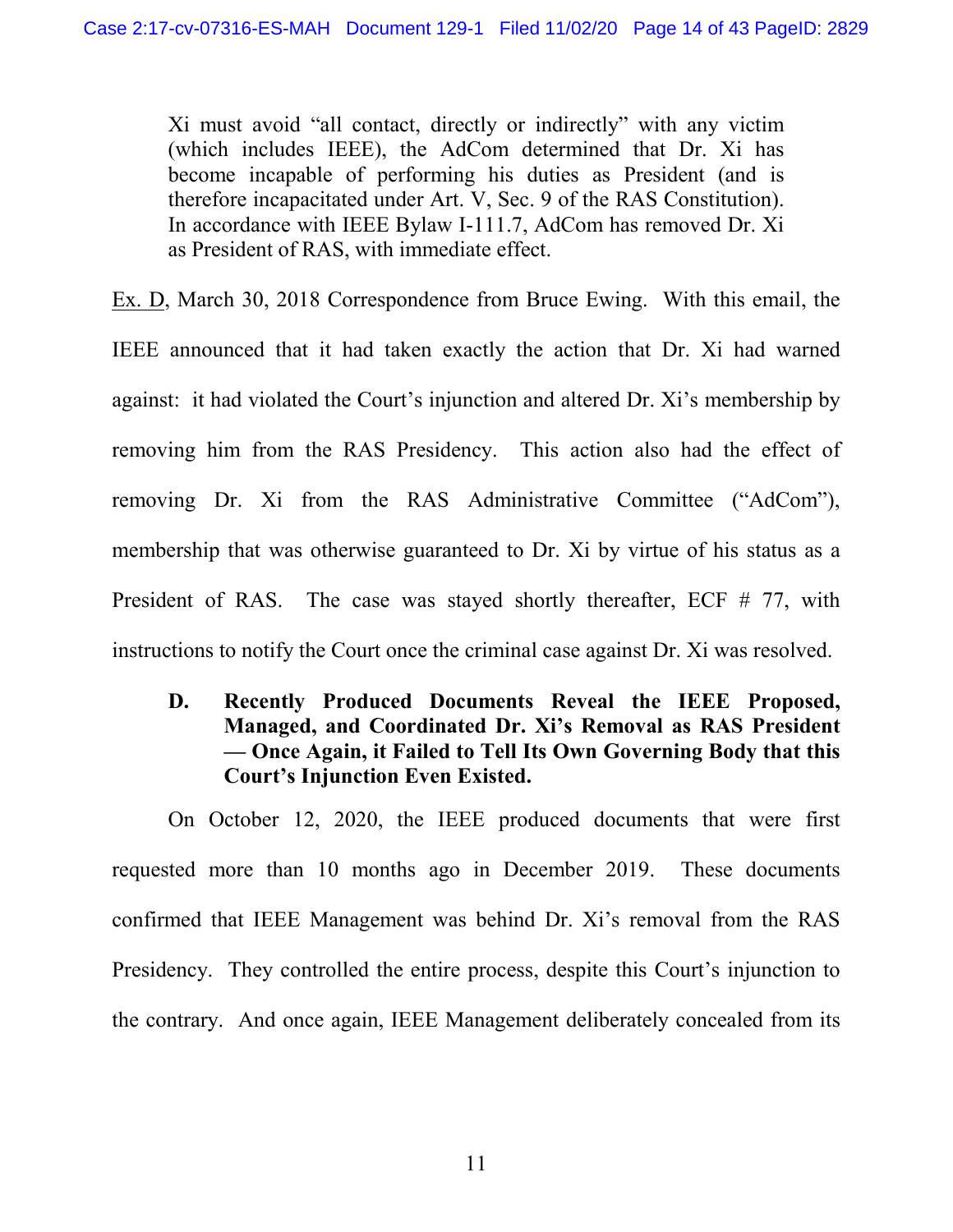governing body the fact that this Court's injunction even existed. The IEEE was determined to do whatever it wanted, and that's exactly what it did.

On February 22, 2018, the former President of the RAS noticed a news article reporting Dr. Xi's arrest. He emailed the RAS Administrative Committee and suggested that the President-Elect, Wolfram Burgard, take over management of the committee while Dr. Xi took a leave of absence. Ex. E, Feb. 22, 2018, Correspondence from Satoshi Tadokoro. In other words, the RAS Administrative Committee was prepared to do the exact same thing that Dr. Xi had asked, on its own and without interference from the IEEE management. It appeared well on its way to handling the issue internally in a way that would not violate the Court's injunction.

But the IEEE had a different idea entirely. IEEE Managing Director of Technical Activities Mary Ward-Callan wrote to senior IEEE Leadership (including Executive Director Stephen Welby, and in-house attorneys Eileen Lach, Jack Bailey, and Jonathan Wiggins) stating: "This just came in. I feel that we need to respond quickly *to stop RAS leadership from taking action immediately*." Ex. F, Feb. 22, 2018, IEEE Internal Correspondence. Later on in the email chain, she notes that the proposed action in RAS (allowing Mr. Burgard to simply assume the role of acting president) "is not consistent with actions proposed tonight with legal staff, so we want to provide a better plan asap." Ms. Ward-Callan then notes that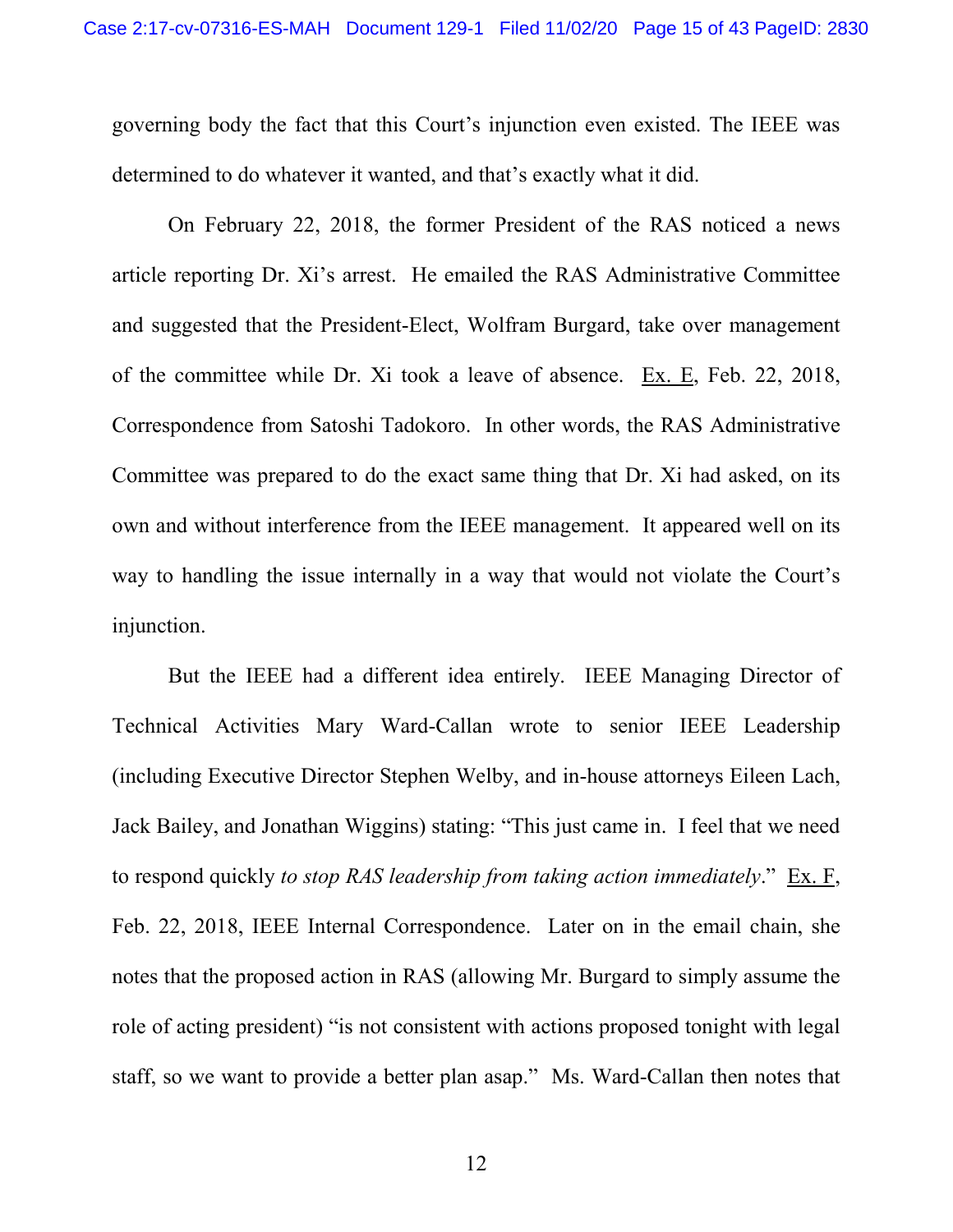the IEEE *already had a plan* "for item 2" (the item concerning Dr. Xi's continued role as President of RAS), so it needed to step out in front of RAS and control the process. Executive Director Welby agreed and approved Ms. Ward-Callan's proposed message to the RAS Administrative Committee. *Id.* at IEEE00013594.

Ms. Ward-Callan then sent an email to the RAS Administrative Committee, making clear who was in charge: "IEEE will be providing a recommended plan to the RAS leadership within the next day or so."  $Ex. G$ , February 23, 2018, Email Correspondence from Mary Ward-Callan. Although Ms. Ward-Callan gave the RAS Administrative Committee the veneer of self-determination, she instructed it to make sure to follow the party line: "We ask that further communications and action by the RAS AdCom await this input from the IEEE leadership which will be fully communicating information and the recommended plan of action for RAS on this very serious matter." *Id.*

Next, Ms. Ward-Callan emailed the RAS President-Elect Wolfram Burgard to continue taking control of the situation.

IEEE will be providing a recommended plan to the RAS leadership. As President-Elect, we are asking that you help us lead the effort needed to move the society forward during this time. … I will be the lead staff executive supporting RAS through this plan. We have reviewed the RAS governing documents and are prepared to work with the RAS AdCom to move things forward as per these documents.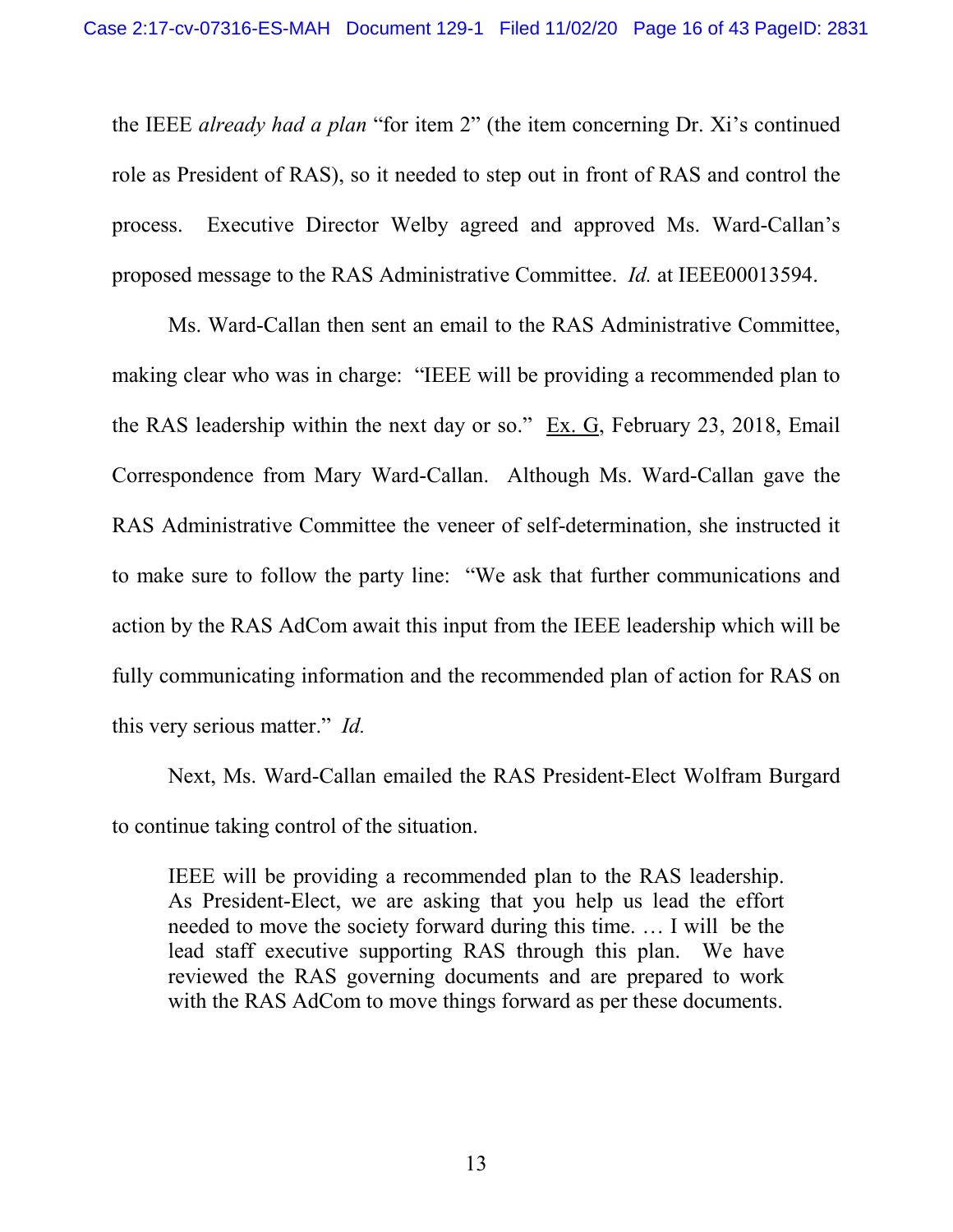Ex. H, Feb. 24, 2018 Email Correspondence from Mary Ward-Callan at IEEE00013991. Ms. Ward-Callan then proposed a call with James Jefferies<sup>[4](#page-16-0)</sup> (then-President of the IEEE) so that Mr. Burgard could receive instruction on how to proceed. *Id.*

The reaction from the RAS Administrative Committee was angry and immediate. Future RAS President, Seth Hutchinson, replied to Ms. Ward-Callan and the rest of the Administrative Committee with a blistering email, objecting to the IEEE's selective disclosure and paternalistic instruction.

I'm not prepared to indulge your requests that we wait, that we remain silent, that we not discuss among ourselves without using you as a mediator. *You have not proven to be an ally. You have not proven to be trustworthy.* You have taken actions that place you in an adversarial relationship to me. *Your motivation seems clearly designed to protect yourselves, regardless of the damage inflicted on my professional Society.* I wonder if you can understand why this provokes a bit of outrage? … *The days of indulging the paternalistic and condescending attitude of IEEE Leadership to RAS and its AdCom, in my view, will soon draw to a close.*

Ex. I, February 23, 2018, Correspondence from Seth Hutchinson. (emphasis

added). Mr. Hutchinson wasn't alone — multiple other RAS Administrative

Committee members shared his frustration, with Nancy Amato responding:

Thank you Seth for stating so eloquently what many of us are feeling. *I wholeheartedly second and endorse your message*. I too am

<span id="page-16-0"></span> <sup>4</sup> Recall that James Jefferies was one of the three "neutral" members of the initial disciplinary committee tasked with removing Dr. Xi. Despite his "neutrality," he was later willing to instruct Mr. Burgard regarding Dr. Xi's removal as President of RAS.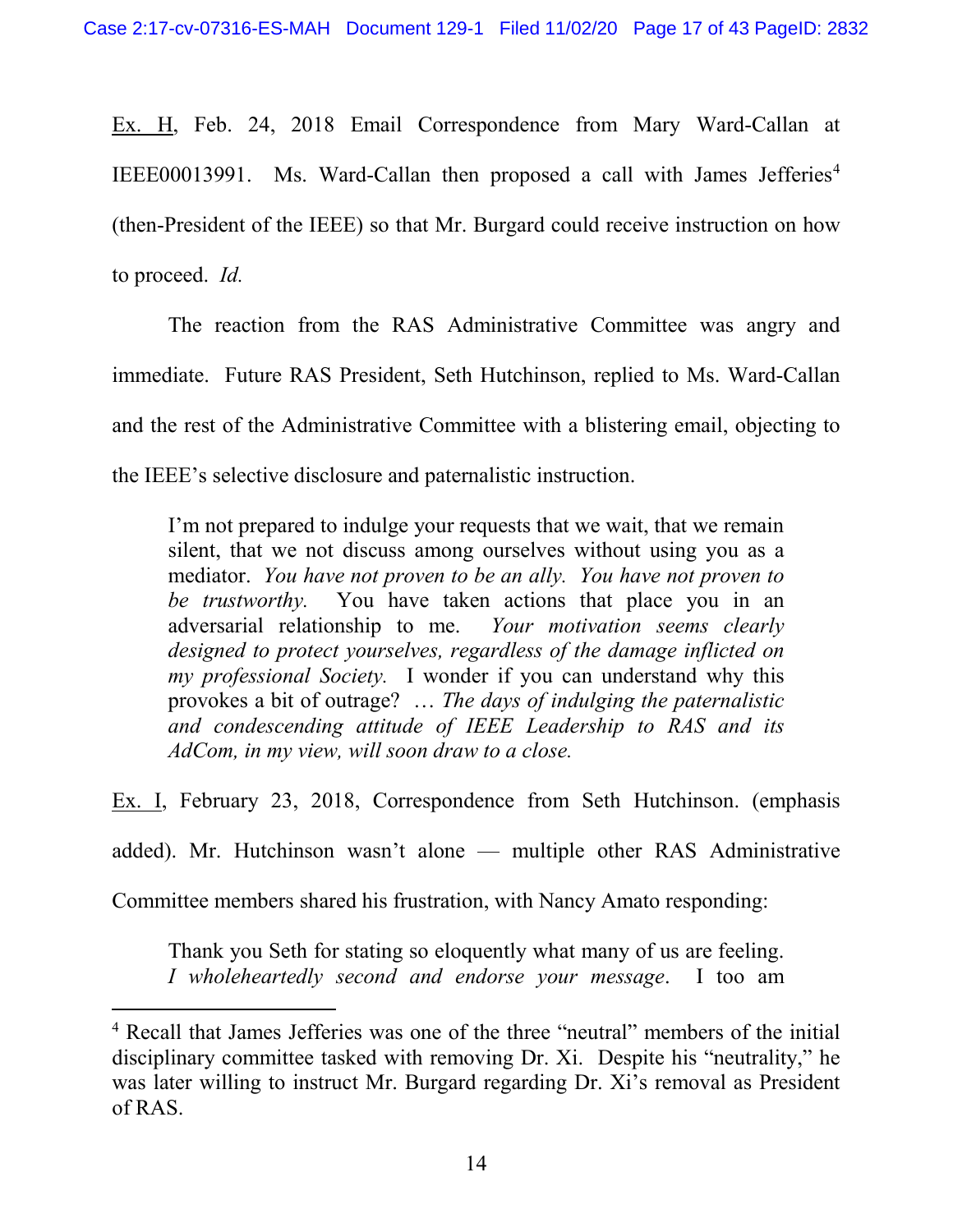extremely disappointed in how IEEE has handled this entire situation. *I would like to see some process change at the IEEE level to ensure that a situation like this is handled in a way that is less paternalistic and more respectful and responsible with respect to the society.*

*Id.* Others on the RAS Administrative Committee provided similar statements of support for Mr. Hutchinson's message. *Id.* (Antonio Bicchi - "I, for one, subscribe completely to the content of Prof. Seth Hutchinson's message.").<sup>[5](#page-17-0)</sup>

Ms. Ward-Callan was not comfortable with the flak she was taking for being the IEEE's messenger. She emailed the IEEE's then-general counsel, Eileen Lach, asking "Do I need to just accept this?" reminding Ms. Lach that she was simply doing Ms. Lach's bidding: "I have followed legal advice and this defamation in public is very concerning to me and my reputation." Ex. J, Feb. 23, 2018 Correspondence from Mary Ward-Callan. Ms. Lach responded "Please call me." *Id.*

The next day was a busy one as the IEEE continued its plan to remove Dr. Xi. IEEE Executive Director Welby emailed Mr. Burgard (again copying Ms. Lach, Mr. Jefferies, and Ms. Ward-Callan) letting Mr. Burgard know that he would "send you a set of public documents that have been filed in the criminal complaint." Ex. K, Feb. 24, 2018, Correspondence from Stephen Welby. Mr. Welby suggests that Mr. Burgard share the criminal documents with the RAS

<span id="page-17-0"></span><sup>&</sup>lt;sup>5</sup> Other messages of support are contained in different email chains responding to Mr. Hutchinson's message. All are similar to those outlined above, so are not included here for the sake of brevity.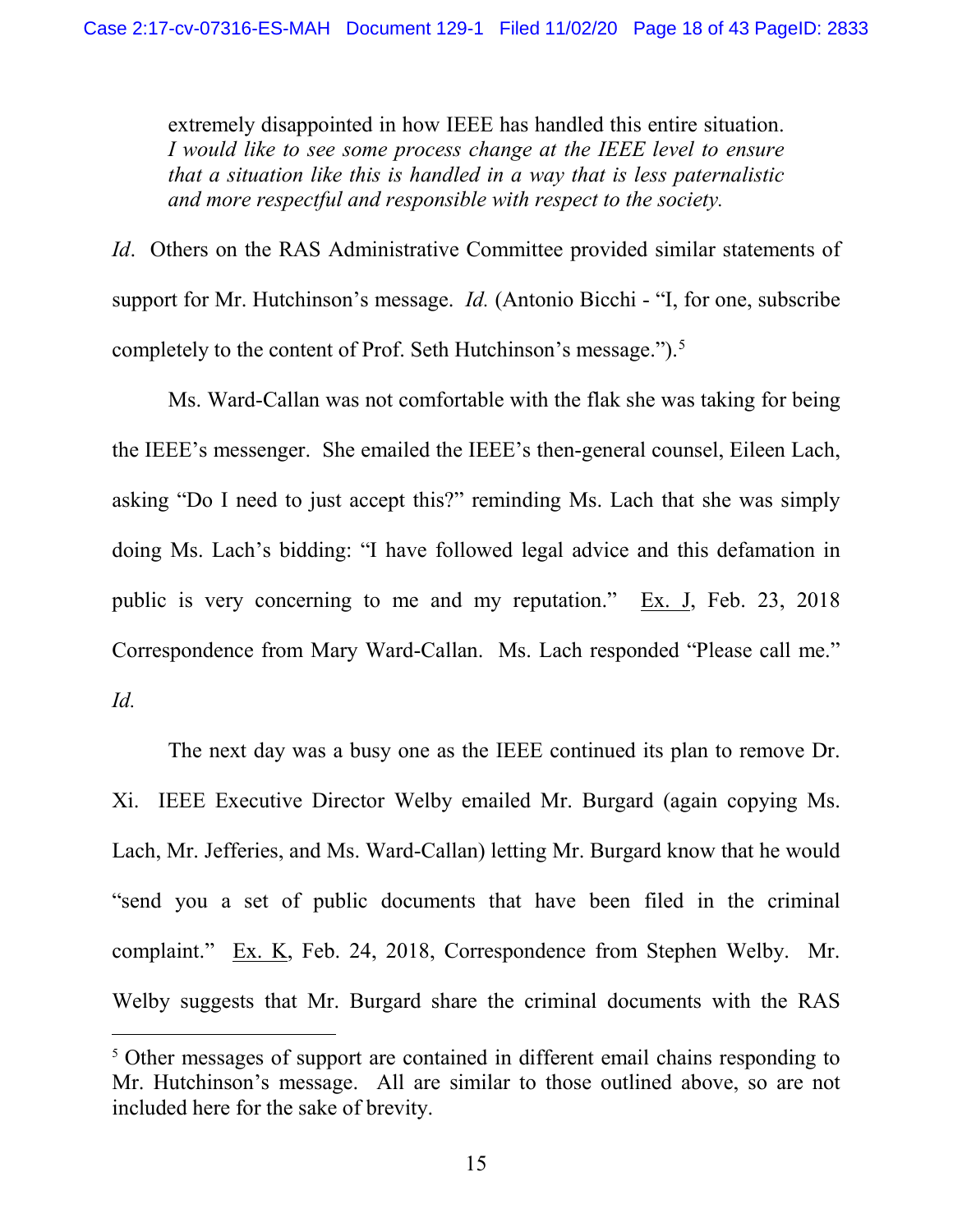AdCom, which Mr. Burgard later did. Notably, Mr. Welby *did not* send RAS *any* of the documents in this case, including the injunction preventing RAS and the IEEE from altering Dr. Xi's membership status.

Two days later, then-RAS President Wolfram Burgard wrote to the RAS Administrative Committee to recount a conversation he had with IEEE leadership. Ex. L, February 25, 2018, Email Correspondence from Wolfram Burgard. He noted that the IEEE "suggested" that RAS act to remove and replace Dr. Xi as RAS President. Notably, Mr. Burgard also noted that the IEEE told him that allowing a leave of absence (which Dr. Xi suggested to the IEEE through counsel) "is not possible according to our bylaws"—an assertion that is simply not true. *Id.*; *See* Ex. C, RAS Bylaws at at Bylaw XX. Mr. Burgard also cautioned against the very rush to pre-judgment urged by the IEEE: "*It is important to me that for the case that Ning Xi in fact turns out to be not guilty or appear[s] to be able again to perform his duties as a president, we should as long as we can keep the option that he returns as a president.*" Ex. L (emphasis added). Little did Mr. Burgard know how prescient his observation would be.

On March 2, Ms. Ward-Callan wrote the IEEE senior leadership to let them know that their plan to remove Dr. Xi was proceeding.

I have been working on the crisis communications and follow-up with RAS regarding Dr. Ning Xi arrest [sic] almost non-stop since last week … *The second meeting is the special meeting of the RAS AdCom.* The purpose of this meeting is 1) to declare Dr. Xi incapable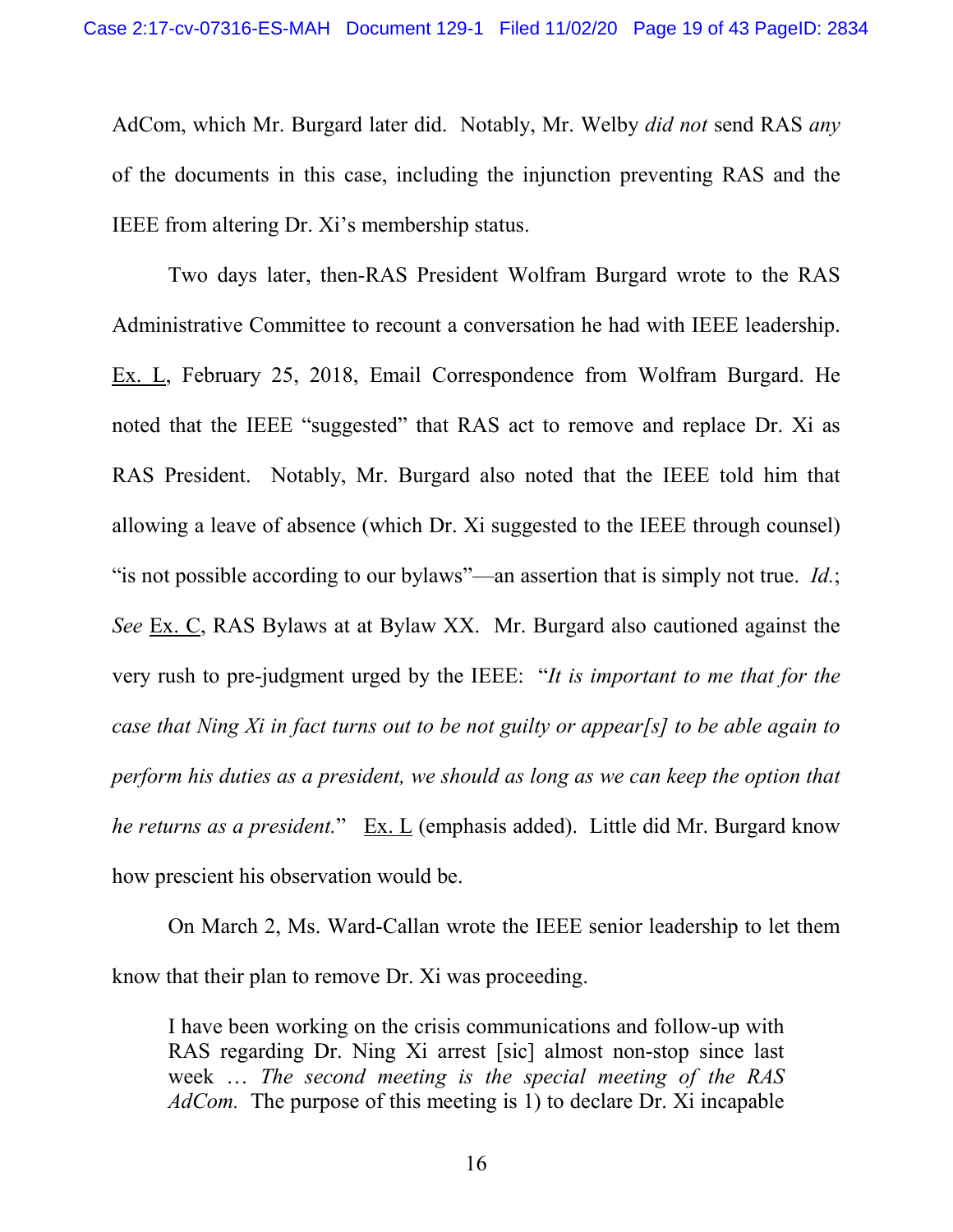of fulfilling his duties due to his inability to contact any of the RAS leadership, 2) to enact the RAS bylaw making the Pres-Elect effectively the Acting President *3) remove Dr. Xi from office* and 4) Getting a new president permanently in office. There are lots of details and Bylaw issues but this is the basic story.

Ex. M, March 2, 2018, Correspondence from Mary Ward-Callan (emphasis added).

On March 7, 2018, Mr. Burgard wrote to the RAS Administrative Committee to announce a "Special Meeting" that would be held on March 30, 2018. "The sole business of the Special Meeting is to develop a way forward for the Society in light of the arrest in the United States of the current President of RAS, Dr. Ning Xi." Ex. N, March 7, 2018 Correspondence from Wolfram Burgard, at IEEE00014083 (emphasis added). Mr. Burgard laid out item 3 of the agenda as "To remove the current RAS President, Dr. Ning Xi, from office." *Id.* Lastly, acting at Mr. Welby's suggestion, Mr. Burgard forwarded the documents in Dr. Xi's criminal case to the RAS Administrative Committee. *Id.* He did not forward this Court's injunction, presumably because he was never told of its existence.

A concerned RAS Administrative Committee member responded to Mr. Burgard and asked where the RAS Administrative Committee got the power to elect a new president to replace Dr. Xi. Essentially, the member was asking "*Is this really legal*?" *Id.* at IEEE00014082.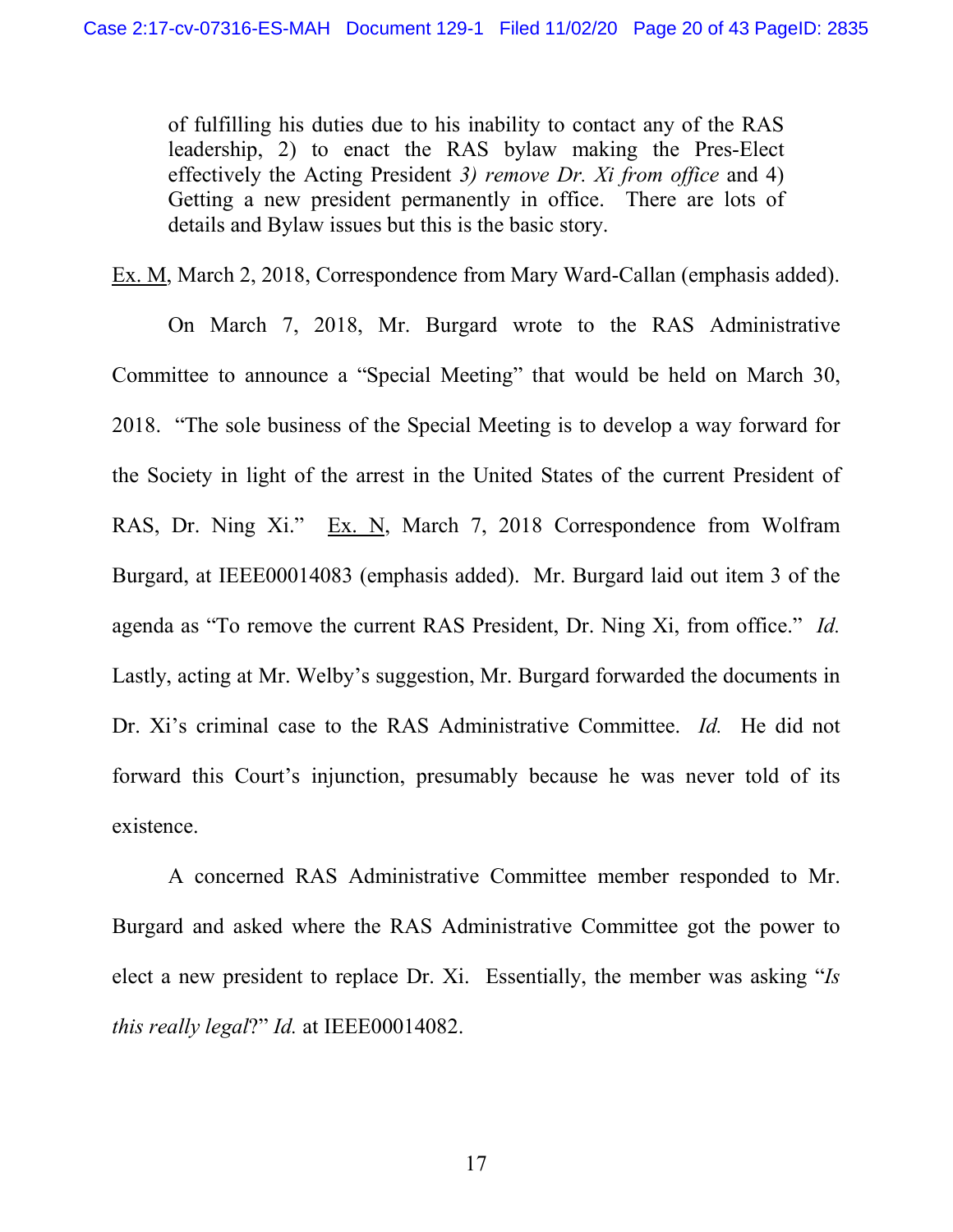Mr. Burgard responded (copying Ms. Ward-Callan) and assured him that it must have been, because the IEEE said so: "This process was suggested by IEEE. Everything that is not covered by our Bylaws is covered by the IEEE Bylaws. My suggestion would be that Mary Ward-Callan steps in here to clarify things." *Id.*

Ms. Ward-Callan then responded privately to Mr. Burgard, stating "I believe that the RAS governance documents do not cleanly provide for any way to replace a sitting president, nor do they provide for the removal of the president for cause. … So in order to remove the sitting president from office, we used the IEEE Bylaws. … We looked at options for a new president and came up with the only two options that made sense and were in keeping with the basic RAS operations." Ex. O, March 8, 2018, Correspondence from Mary Ward-Callan. Again, Ms. Ward-Callan demonstrated her ability to direct Dr. Xi's removal from behind the scenes, emphasizing the IEEE's control over the RAS.

On March 18, 2018, Ms. Ward-Callan followed up to announce the Special Meeting, "confirm" its process, and "continue our communications about how the Special Meeting will be handled." Ex. P, March 18, 2018, Correspondence from Mary Ward-Callan. Sure enough, on March 30, 2018, the RAS Administrative Committee had its "Special Meeting," followed Ms. Ward-Callan's suggested agenda, and removed Dr. Xi from the RAS Presidency, thereby altering Dr. Xi's status as RAS President and violating this Court's injunction.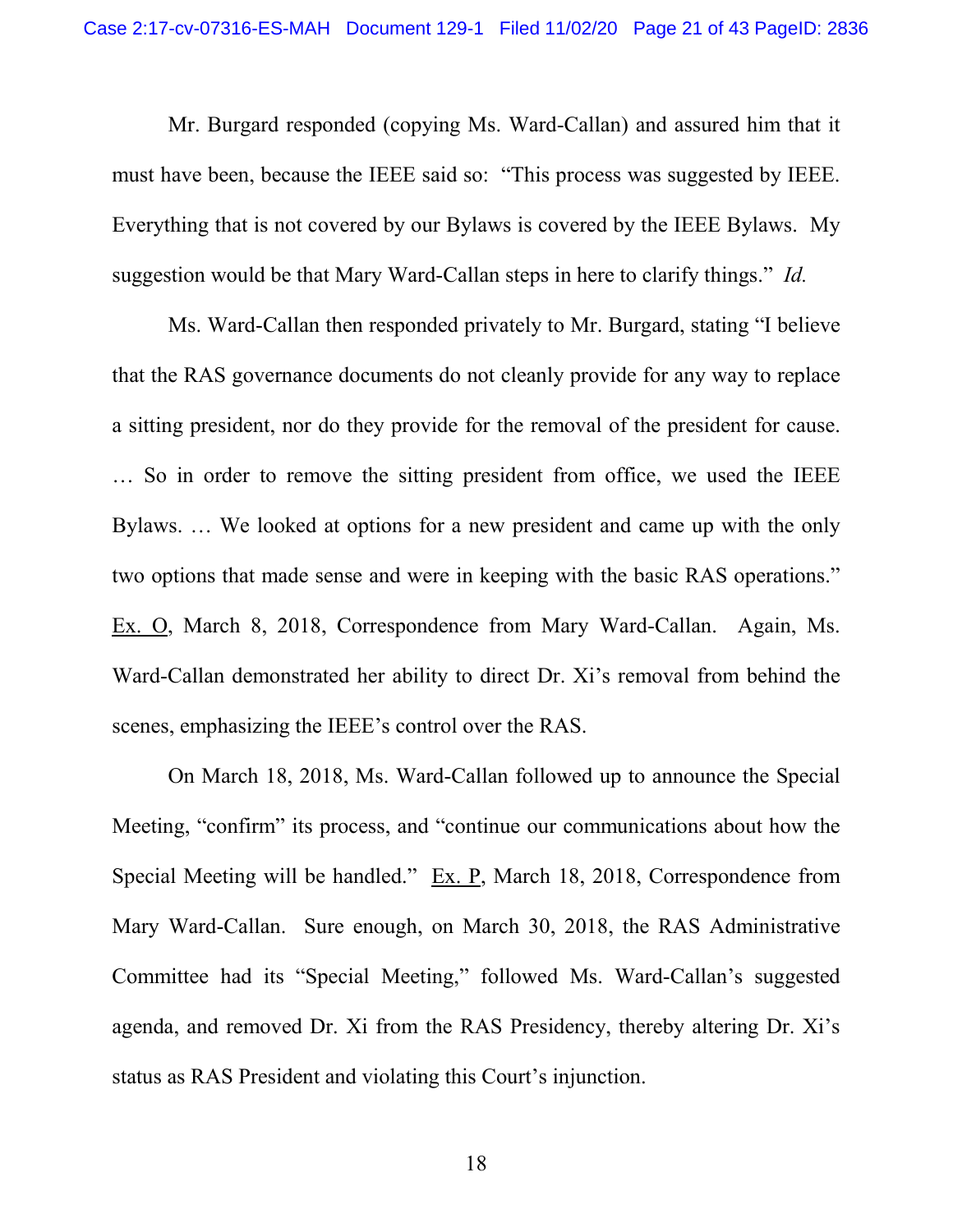## **E. The Criminal Case Ends In a Complete Dismissal With Prejudice in Favor of Dr. Xi.**

<span id="page-21-1"></span><span id="page-21-0"></span>Although this case was stayed, Dr. Xi remained quite busy battling the IEEE's allegations. Dr. Xi demanded his right to a trial by jury and proceeded to trial on June 18, 2019. Following eight days of trial, on July 1, 2019, the jury announced that it was unable to reach a verdict, and the court declared a mistrial. *See United States v. Ning Xi*, No. 18-00226 (W.D. Mich.), Dkt. # 132. The court further issued a briefing schedule for Dr. Xi's motion for judgment of acquittal under Fed. R. Crim. P. 29(a). *Id*. Eight days later, the Government moved to "dismiss the Indictment with prejudice for the reason that the jury deadlocked after an eight-day trial, and the Government does not reasonably expect that the proofs would meaningfully change in a retrial of this matter or that retrial would produce a different result." *See United States v. Ning Xi*, (W.D. Mich.), Dkt. # 136. On July 11, 2019, the court issued an order of dismissal with prejudice, exonerated Dr. Xi's bond, released all property securing his bond, and dissolved its notice of *lis pendens* and a post-indictment restraining order. *See United States v. Ning Xi*, (W.D. Mich.), Dkt. #142.

The criminal case was therefore fully, finally, and conclusively resolved in Dr. Xi's favor.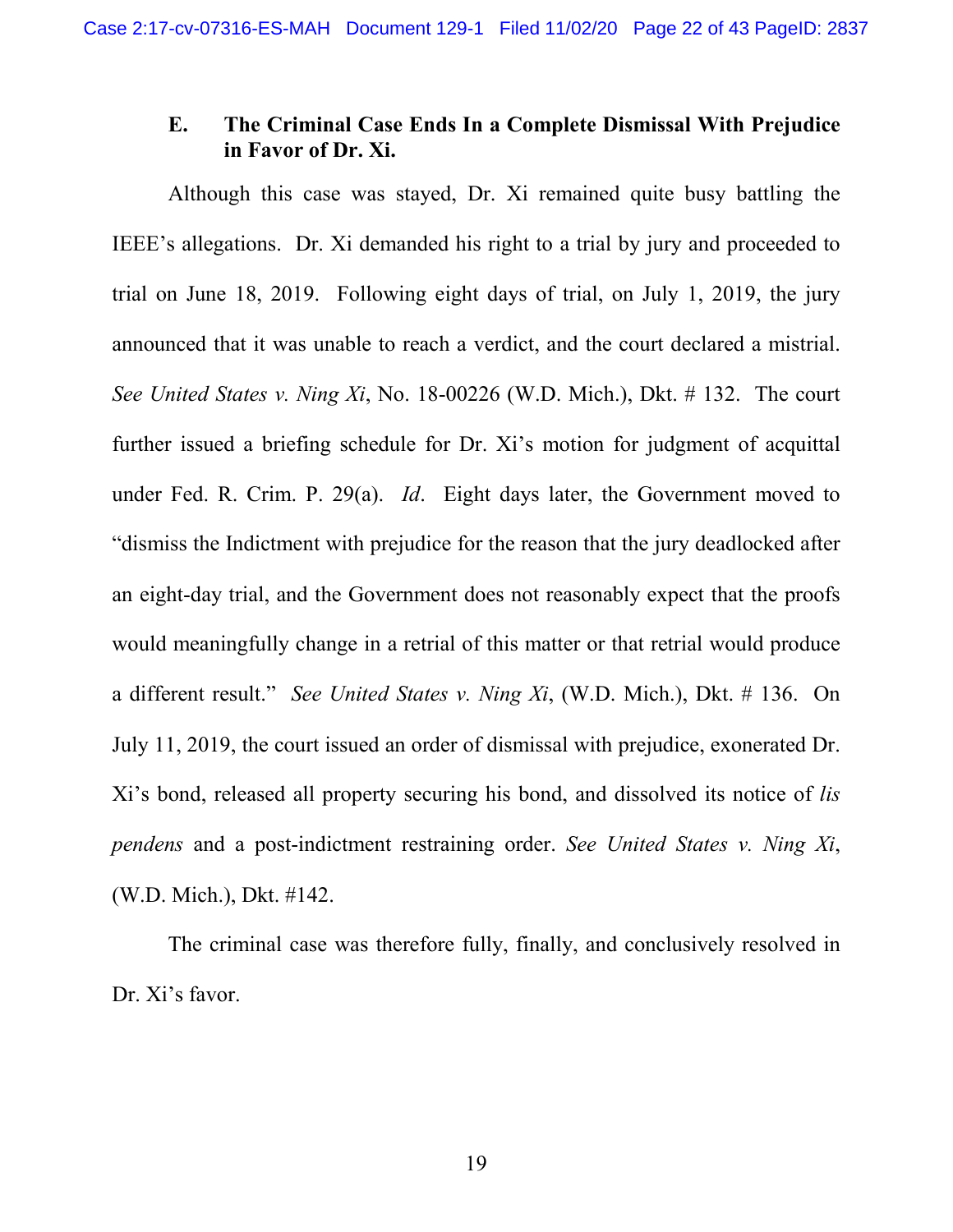### **F. Communications With Counsel Reveal IEEE's True Intent to Remove Dr. Xi Without Regard to Any Claimed "Incapacity."**

Following dismissal of all charges, Dr. Xi's counsel wrote to the IEEE requesting that he be "immediately restore[d] to the RAS Presidency for the remainder of his original term." Ex. Q, August 30, 2019 Letter to IEEE's Counsel.<sup>[6](#page-22-0)</sup> After all, the IEEE's sole stated reason for removing Dr. Xi was due to his alleged "incapacity" as a result of his pending criminal proceedings and his bond condition forbidding him from any contact with the IEEE. But Dr. Xi's criminal proceedings had been resolved (in his favor), and all bond conditions and restraints on his actions had been released. *See United States v. Ning Xi*, (W.D. Mich.), Dkt. # 142. So it stood to reason that given that Dr. Xi was no longer "incapacitated," he could resume his presidency. Additionally, because status as RAS President automatically entitled Dr. Xi to be a member of the RAS AdCom, Dr. Xi's resumption of the RAS Presidency would have the further effect of restoring him to his rightful place on RAS AdCom.

Although he did not know it at the time, Dr. Xi's request in this regard was *exactly* the proposal initially circulated by the RAS Administrative Committee, namely a leave of absence with a chance of resuming the RAS Presidency if the criminal case was resolved in Dr. Xi's favor. *See* Ex. E (proposing that Mr. Burgard act as Acting President); Ex. L (proposing that Dr. Xi be allowed to

<span id="page-22-0"></span> <sup>6</sup> This term was originally to run from 2018 through 2019.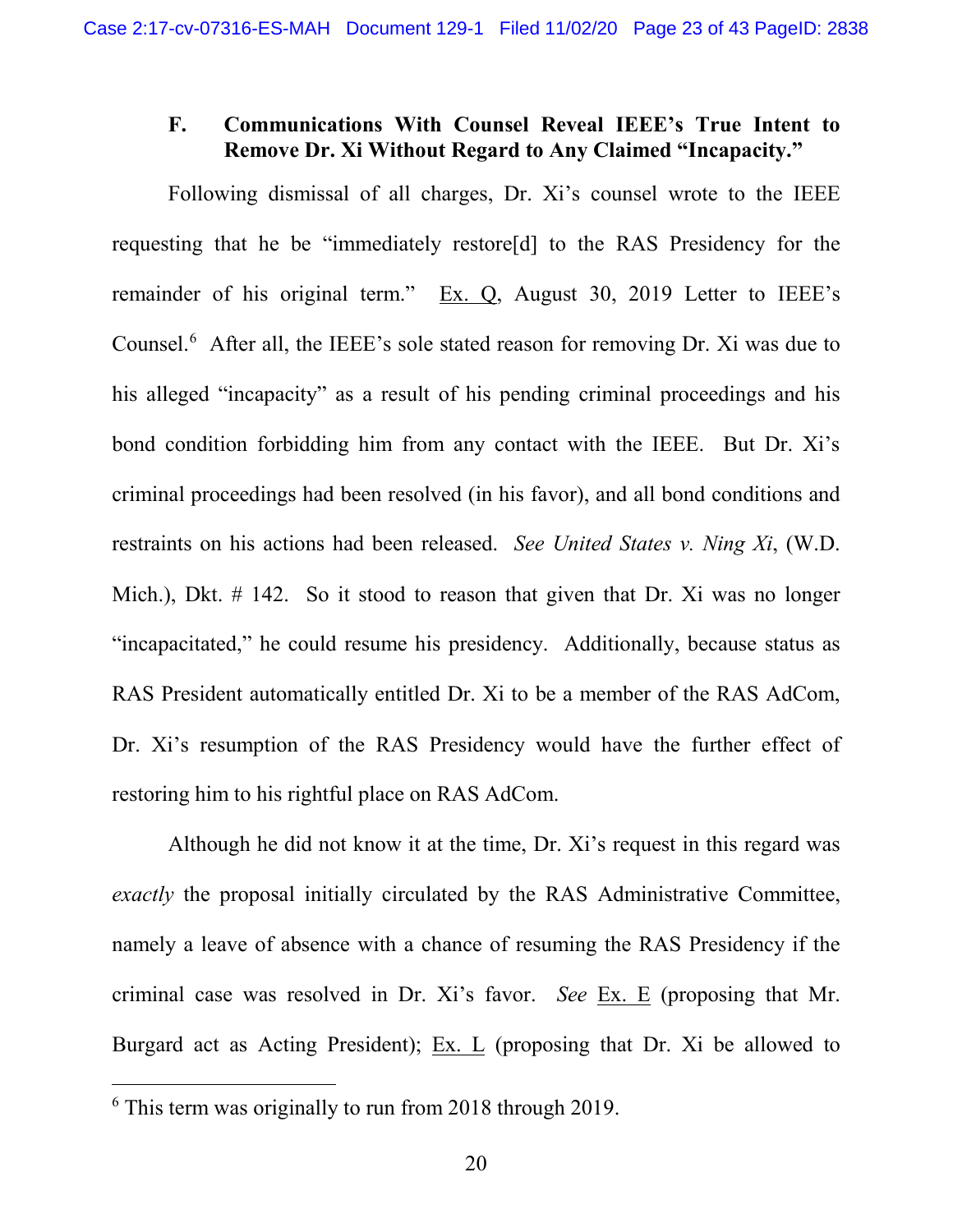immediately resume his Presidency if the criminal charges were resolved in his favor). Prior to removing Dr. Xi, then-RAS President Mr. Burgard wrote to the RAS Administrative Committee that "*It is important to me that for the case that Ning Xi in fact turns out to be not guilty or appear[s] to be able again to perform his duties as a president, we should as long as we can keep the option that he returns as a president.*" Ex. L (emphasis added). The IEEE's senior representatives (including Ms. Ward-Callan, Executive Director Welby, and IEEE in-house attorneys Ms. Lach, Mr. Wiggins, and Mr. Bailey) were copied on this email from Mr. Burgard, but ignored his wishes and proceeded with removing Dr. Xi anyway.

The IEEE's response to Dr. Xi's counsel made clear that alleged incapacity was never its real concern. It began by reminding Dr. Xi that he had been arrested and charged with crimes, but made no mention that the Government dismissed those charges with prejudice after a jury refused to convict Dr. Xi. Ex. R, September 10, 2019 Response Letter. Then, the IEEE took the bizarre position that Dr. Xi should have sought an additional injunction prohibiting it from determining his membership status as RAS President, even though he already had an injunction doing exactly that. "Despite his advanced [sic] knowledge of [the prospect that the IEEE would remove him from the RAS Presidency], Xi took no action to prevent the RAS from meeting to determine how to conduct its affairs."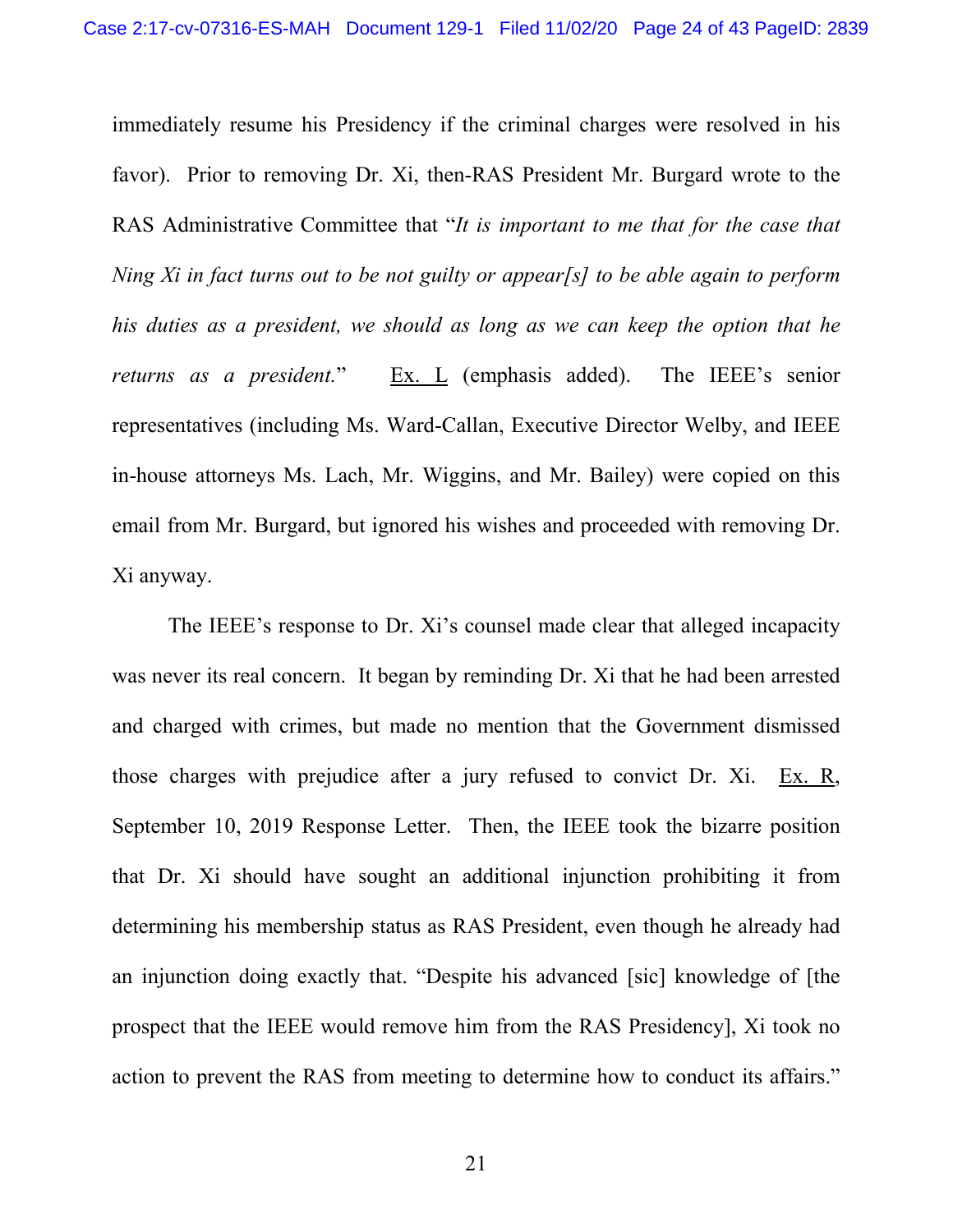*Id. But see* Injunction Order, Dkt. #18, at 1 ("Defendants *shall be restrained* from conducting a special meeting—on September 28, 2017 *or at any other time*—to determine *Plaintiff's membership status* (except to the extent any such meeting concerns settlement discussions)." (emphasis added)). In any event, the IEEE refused to allow Dr. Xi to reassume the RAS Presidency.

#### **STANDARD**

<span id="page-24-0"></span>Injunctions are "'extraordinary writs, enforceable by the power of contempt.'" *Gilgallon v. Cty. of Hudson*, 2006 WL 1948985, at \*4 (D.N.J. July 12, 2006) (*citing Gunn v. Univ. Comm. to End the War in Vietnam,* 399 U.S. 383, 388– 89 (1970)).

<span id="page-24-1"></span>"To prove civil contempt the court must find that (1) a valid court order existed, (2) the defendant had knowledge of the order, and (3) the defendant disobeyed the order." *Harris v. City of Philadelphia*, 47 F.3d 1311, 1326 (3d Cir. 1995). "Contempt must be proved by clear and convincing evidence." *Robin Woods Inc. v. Woods*, 28 F.3d 396, 399 (3d Cir. 1994). "The validity of the underlying order is not open to consideration." *Harris*, 47 F.3d at 1326

"[B]ecause 'civil contempt sanctions, or those penalties designed to compel future compliance with a court order, are considered to be coercive and avoidable through obedience,' they may be imposed in an ordinary civil proceeding upon notice and an opportunity to be heard, and require neither a jury trial nor proof

<span id="page-24-2"></span>22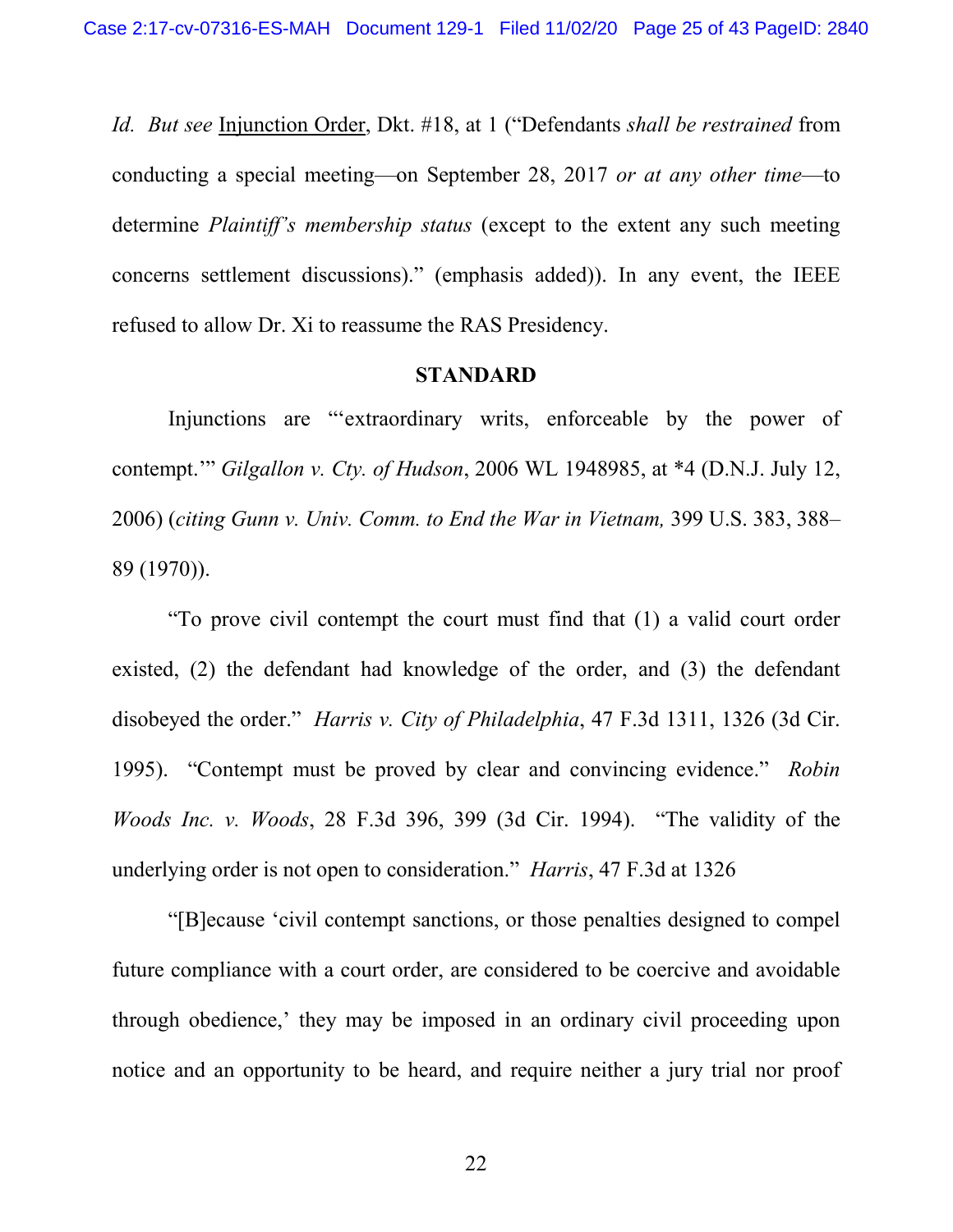Case 2:17-cv-07316-ES-MAH Document 129-1 Filed 11/02/20 Page 26 of 43 PageID: 2841

beyond a reasonable doubt." *Harris*, 47 F.3d at 1328 (*quoting Int'l Union, United Mine Workers of Am. v. Bagwell,* 512 U.S. 821, 827 (1994)).

#### <span id="page-25-0"></span>**ARGUMENT**

## **A. The IEEE Violated this Court's Order By Removing Dr. Xi from the RAS Presidency.**

On September 26, 2017, this Court entered the following temporary restraining order: "Defendants shall be restrained from conducting a special meeting—on September 28, 2017 or at any other time—to determine Plaintiff's membership status (except to the extent any such meeting concerns settlement discussions)[.]" Dkt. # 18, at 1. On November 22, 2017, this Court converted this temporary restraining order into a preliminary injunction. Dkt. # 44, at 2.

The import of the Court's ruling in this regard was clear — the IEEE was forbidden from taking any action or holding any "special meetings" "to determine Plaintiff's membership status." Dr. Xi's membership status in the IEEE and all of its constituent entities (including RAS) was frozen until such a time as the IEEE either (A) followed its bylaws regarding the member discipline process, or (B) the Court dissolved its injunctive order.

First, start with the plain language of the Court's injunction, forbidding the IEEE from holding any special meeting "to determine Plaintiff's membership status." The language is intentionally broad, and effectively preserved the *status quo* for Dr. Xi—the very purpose of an injunction. Moreover, at the time the Court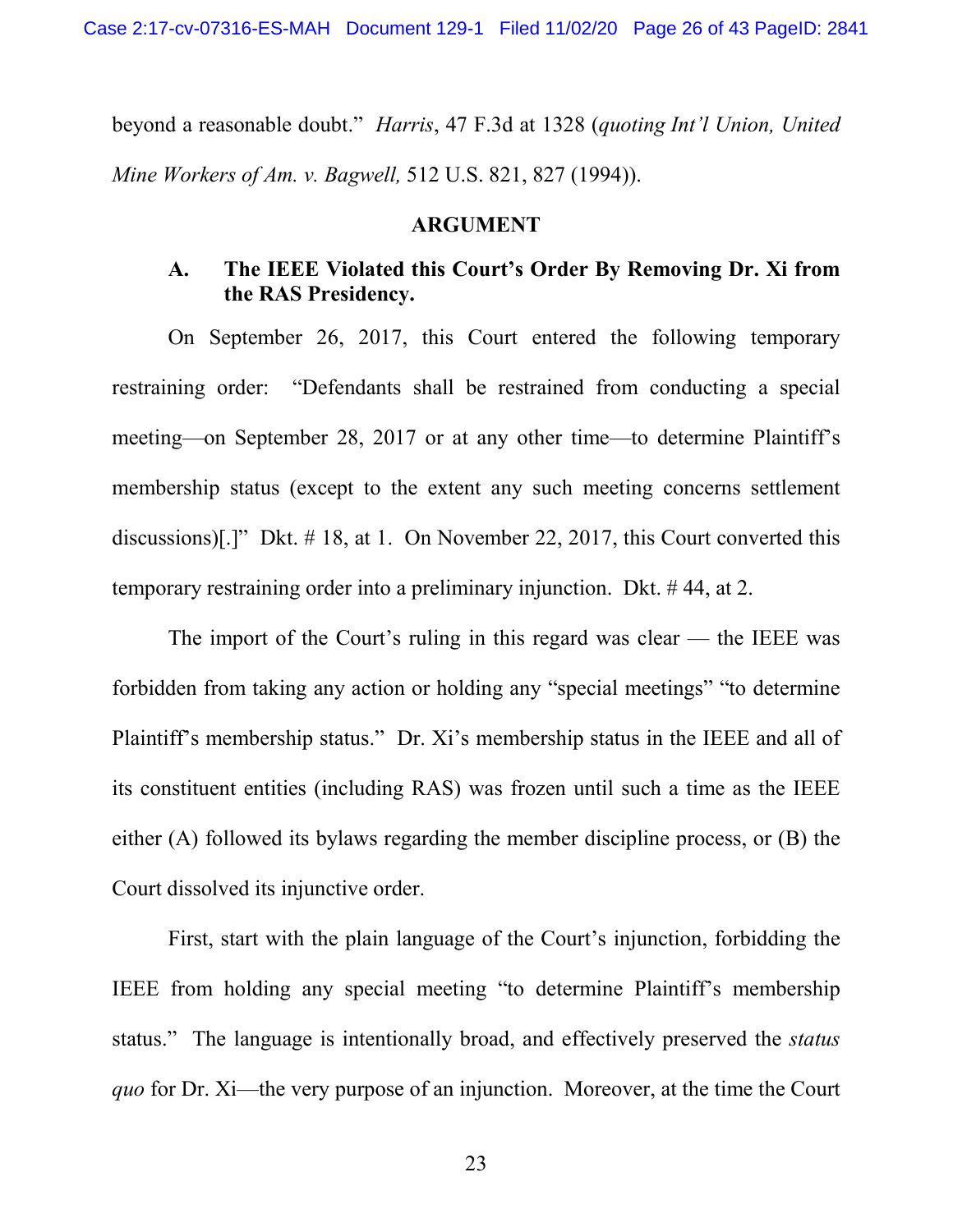issued its injunction, Dr. Xi's "membership status" included the following positions with the IEEE: (1) President of RAS, (2) Member of the RAS AdCom, (3) IEEE Fellow, and (4) IEEE basic membership. There is no limitation in the Court's order restricting its injunction to just one of those categories, even though this was discussed at the TRO Hearing (*see* footnote 3 and accompanying citation, *above*). And to the extent the IEEE now asserts that RAS membership is somehow separate from IEEE membership, it ignores the fact that RAS's own Constitution makes clear that RAS is a subordinate component of the IEEE: "the IEEE Robotics and Automation Society (RAS) … shall be governed in accordance with the Constitution and Bylaws of the [IEEE]. … Membership in the Society shall be available to members of the IEEE in any grade … subject to applicable IEEE rules and regulations[.]" Ex. S, RAS Constitution, Art. 1, sec. 1; Art. III, Sec. 1-2. The IEEE is the dominant organization in full control of its subordinate interest societies, like RAS. The Court's order therefore equally applied to Dr. Xi's membership status within the full ambit of IEEE activities and titles.

Further, the context surrounding this Court's injunction indicates that the parties always knew the injunction forbade IEEE from removing Dr. Xi as RAS President. "The language of an injunction must be read in the light of the circumstances surrounding its entry: the relief sought by the moving party, the evidence produced at the hearing on the injunction, and the mischief that the

24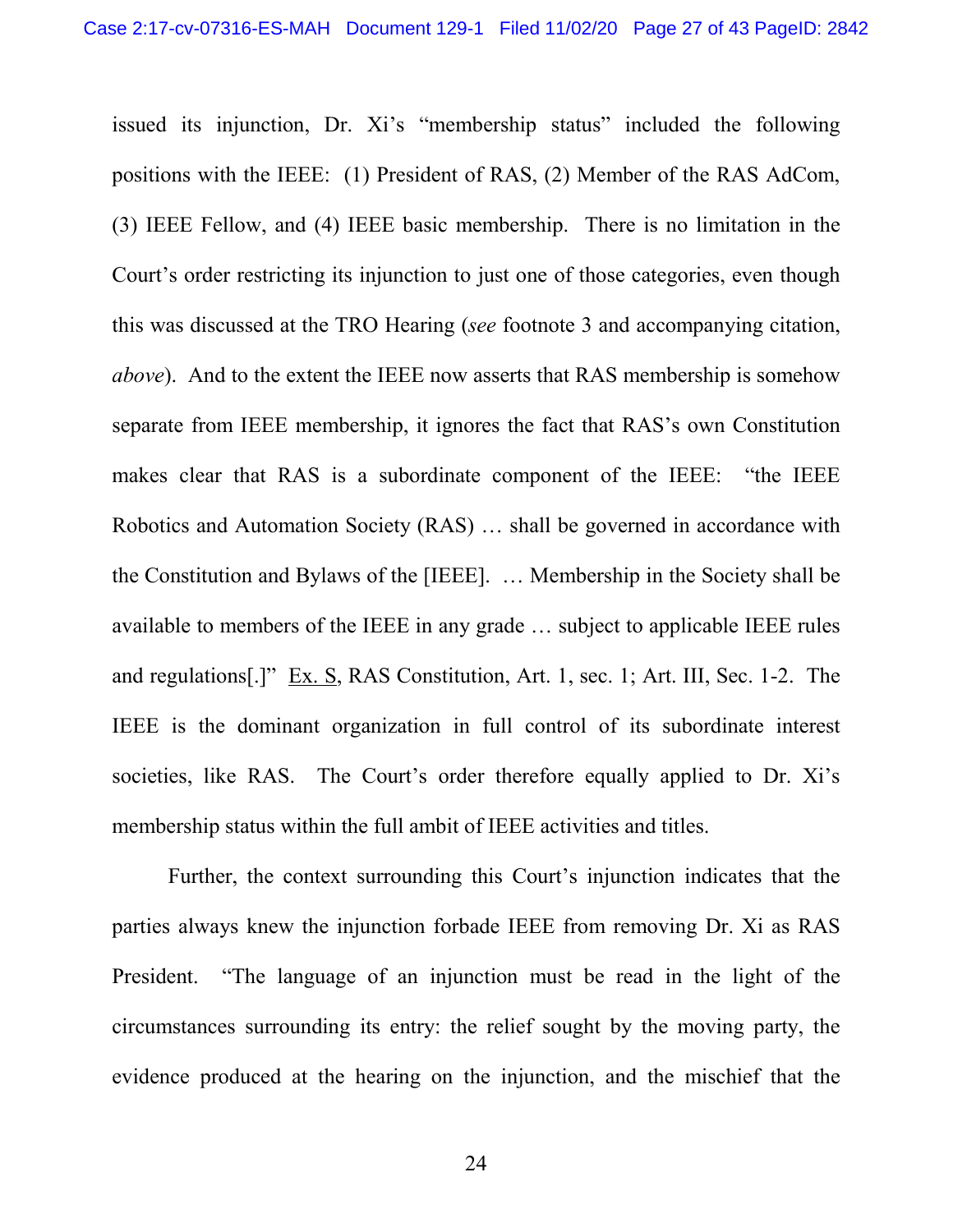<span id="page-27-4"></span><span id="page-27-3"></span><span id="page-27-2"></span><span id="page-27-0"></span>injunction seeks to prevent." *United States v. Christie Industries, Inc.*, 465 F.2d 1002, 1007 (3d Cir. 1972); *accord AngioDynamics, Inc. v. Biolitec AG*, 823 F.3d 1, 10 n. 7(1st Cir. 2016); *Youakim v. McDonald*, 71 F.3d 1274, 1283 (7th Cir. 1995) ("[W]e must construe injunctions in light of the circumstances that produced them … courts have found conduct to violate an injunction if it threatens the spirit if not the literal language of the earlier order."); *United States v. Fuller*, 919 F.3d 139, at \*3 (4th Cir. 1990) (table) ("[A]n injunction may not be avoided on merely technical grounds. Moreover, the language of an injunction must be read in the light of the circumstances surrounding its entry."); *John B. Stetson Co. v. Stephen L. Stetson Co.*, 128 F.3d 981, 983 (2d Cir. 1942) ("[I]t is proper to observe the objects for which the relief was granted and to find a breach of the decree in a violation of the spirit of the injunction, even though its strict letter may not have been disregarded.").

<span id="page-27-1"></span>Like all injunctive relief, this Court's order was not issued in a vacuum. By the time the Court issued its injunction, it had ample evidence regarding the IEEE's proposed action: the IEEE unambiguously requested to form a special *ad hoc* committee (or other body) to remove Dr. Xi through a special meeting from membership and fellowship with the IEEE, and to specifically remove him from Presidency of RAS as well. *See* Hearing Trans., Dkt. # 26, at 67-68 (finding irreparable harm to Dr. Xi for the loss of his Fellow status and rejecting IEEE's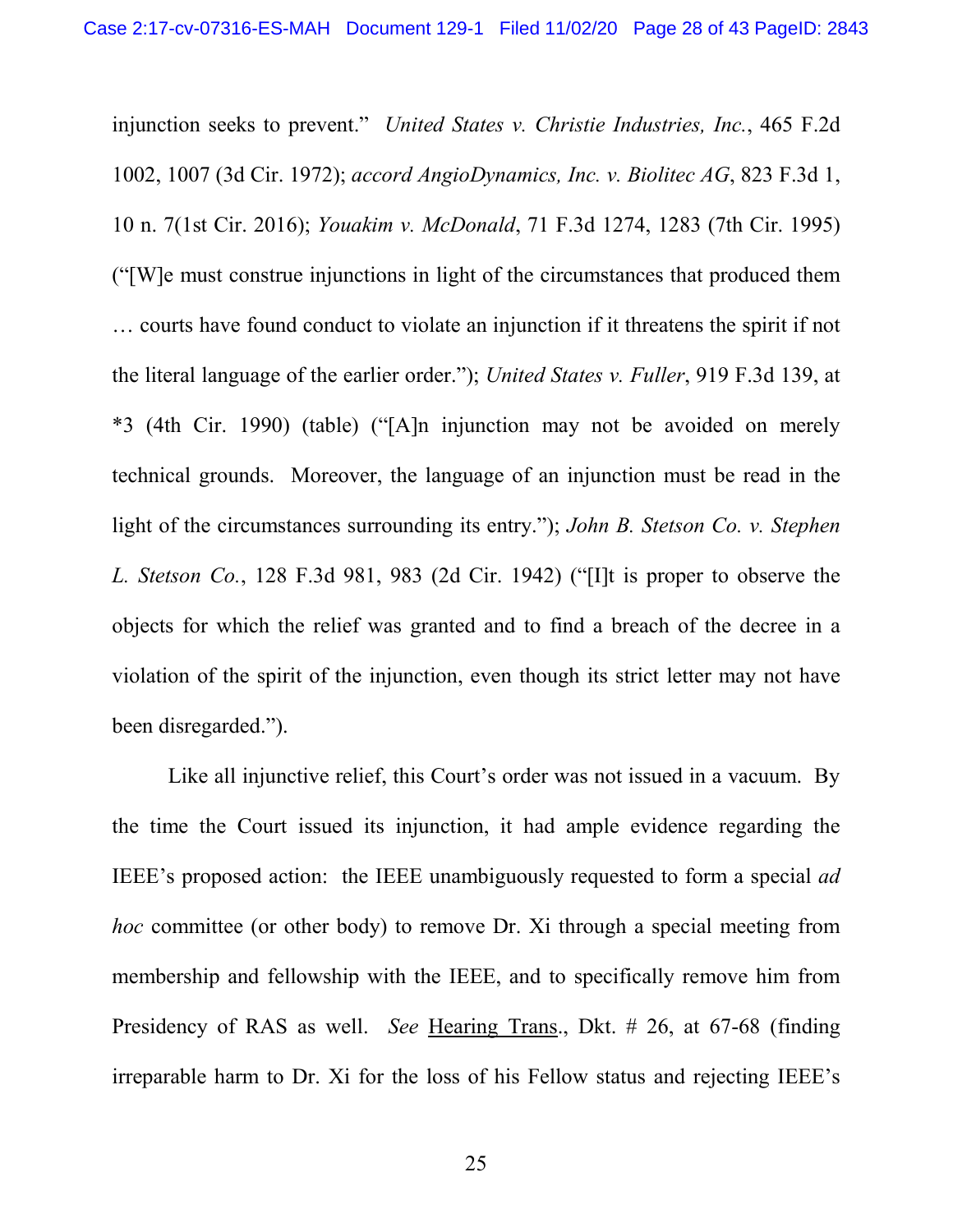arguments regarding the RAS Presidency). After, all, IEEE's counsel specifically argued that the IEEE required a \$1,000,000.00 bond from Dr. Xi to guard against the "irreparable harm" that the IEEE would suffer if Dr. Xi assumed the RAS Presidency. Indeed, IEEE's counsel specifically conditioned his request for an injunction bond on the premise that the Court would be enjoining the IEEE from affecting Dr. Xi's membership status in any way:

| The Court:   | What would be the appropriate bond, based on<br>what you're saying?                                                                                                                                                                                                                                                                                                                                                                                                                  |
|--------------|--------------------------------------------------------------------------------------------------------------------------------------------------------------------------------------------------------------------------------------------------------------------------------------------------------------------------------------------------------------------------------------------------------------------------------------------------------------------------------------|
| Mr. Lindsay: | Again, it depends on what your Honor is going to<br>restrain IEEE from doing. If we separate this into<br>three categories, there is membership in IEEE,<br>there is the IEEE fellowship, <i>there's</i> the<br>presidency of Robotics and Automation Society. $\lceil \cdot \rceil$<br>For those first two, I'm not going to tell you that<br>there's some threat of irreparable harm to IEEE,<br>other than damage to its own reputation should the<br>allegations indeed be true. |
| The Court:   | I can't put a number on that.                                                                                                                                                                                                                                                                                                                                                                                                                                                        |
| Mr. Lindsay: | We're concerned about that third category [the<br>RAS Presidency.                                                                                                                                                                                                                                                                                                                                                                                                                    |
|              |                                                                                                                                                                                                                                                                                                                                                                                                                                                                                      |
| The Court:   | So what are you saying?                                                                                                                                                                                                                                                                                                                                                                                                                                                              |

<span id="page-28-0"></span> <sup>7</sup> Here, as described above, the IEEE's counsel explicitly acknowledges that the Court's ruling would affect Dr. Xi's status as an IEEE Fellow, RAS President, *and* IEEE Member. The Court further mentioned these separate membership concepts as part of its ruling. See Hearing Trans., Dkt. #26, at 67-68.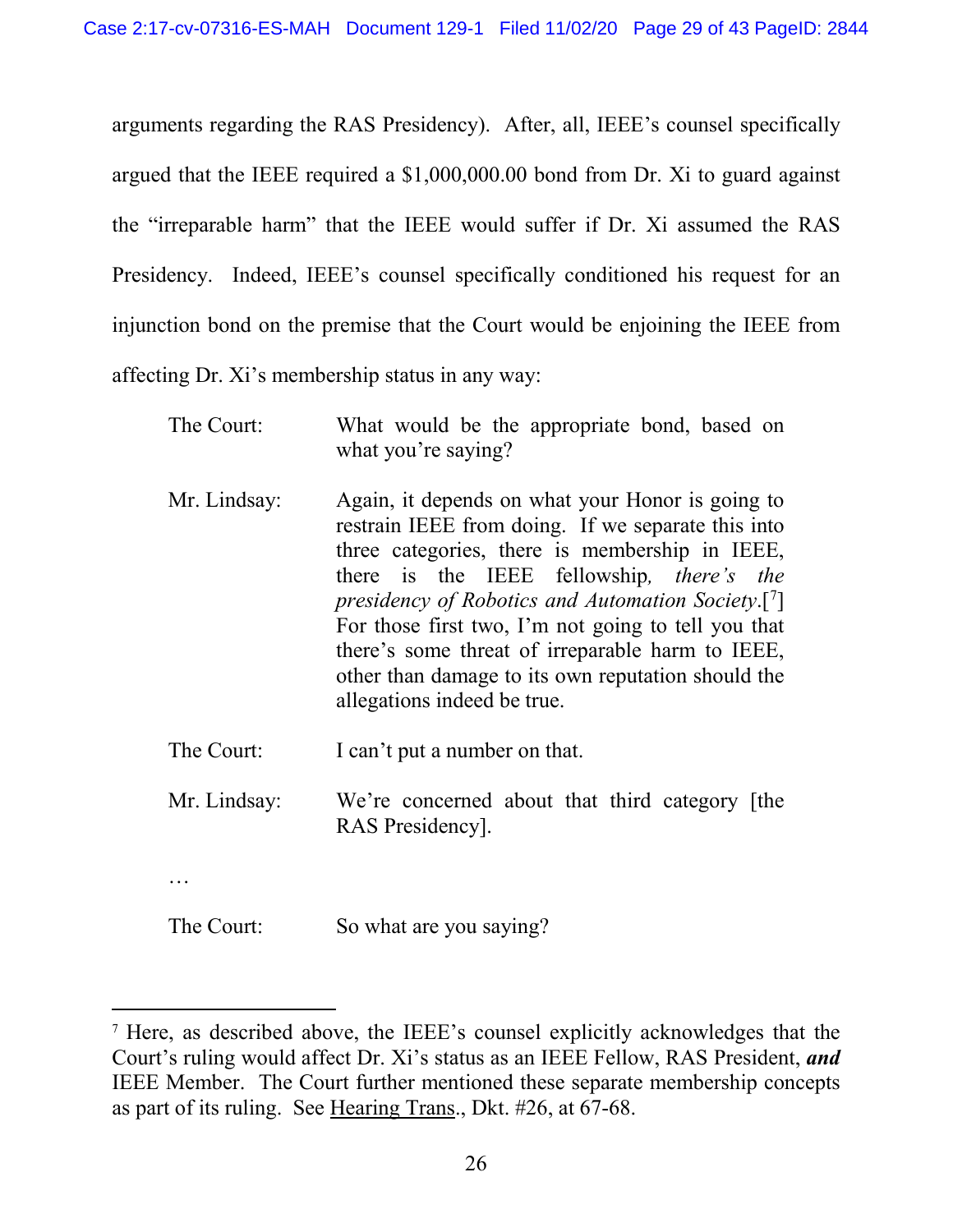Mr. Lindsay: So if your Honor's order is that IEEE is restrained from proceeding as to those first two items, then we don't believe any bond would be necessary. *If your Honor's order is that IEEE is restrained from taking actions that would either suspend or remove him from the presidency position, that's a different matter because that's the role that has the financial responsibility in it*.

The Court: What's the bond?

Mr. Lindsay: \$1 million.

Hearing Trans., Dkt. #26, at 56-57 (emphasis added). The Court thereafter ordered supplemental briefing regarding the need for a bond.

The IEEE's supplemental briefs focused on the need for a bond because the Court's injunction restrained it from removing Dr. Xi from the RAS Presidency. Indeed, IEEE declared for the Court that its whole motivation for trying to expel Dr. Xi was based on the "IEEE's Board of Directors determin[ing] that Xi posed a significant financial risk to IEEE if he succeeded to the presidency of IEEE's Robotics & Automation Society (the 'Robotics Society')." Dkt. # 20, at 3-4. It further recognized that "The Court's Order thus deprives IEEE of the path that IEEE's Board had selected to address the financial risks that Xi's ascension to the Presidency of the Robotics Society would pose." *Id.* at 4. The IEEE's entire basis for a bond request was "the [purported] financial risk to which IEEE will be exposed as a result of Xi's assuming the Robotics Society Presidency and his continued membership in IEEE." *Id.* at 8.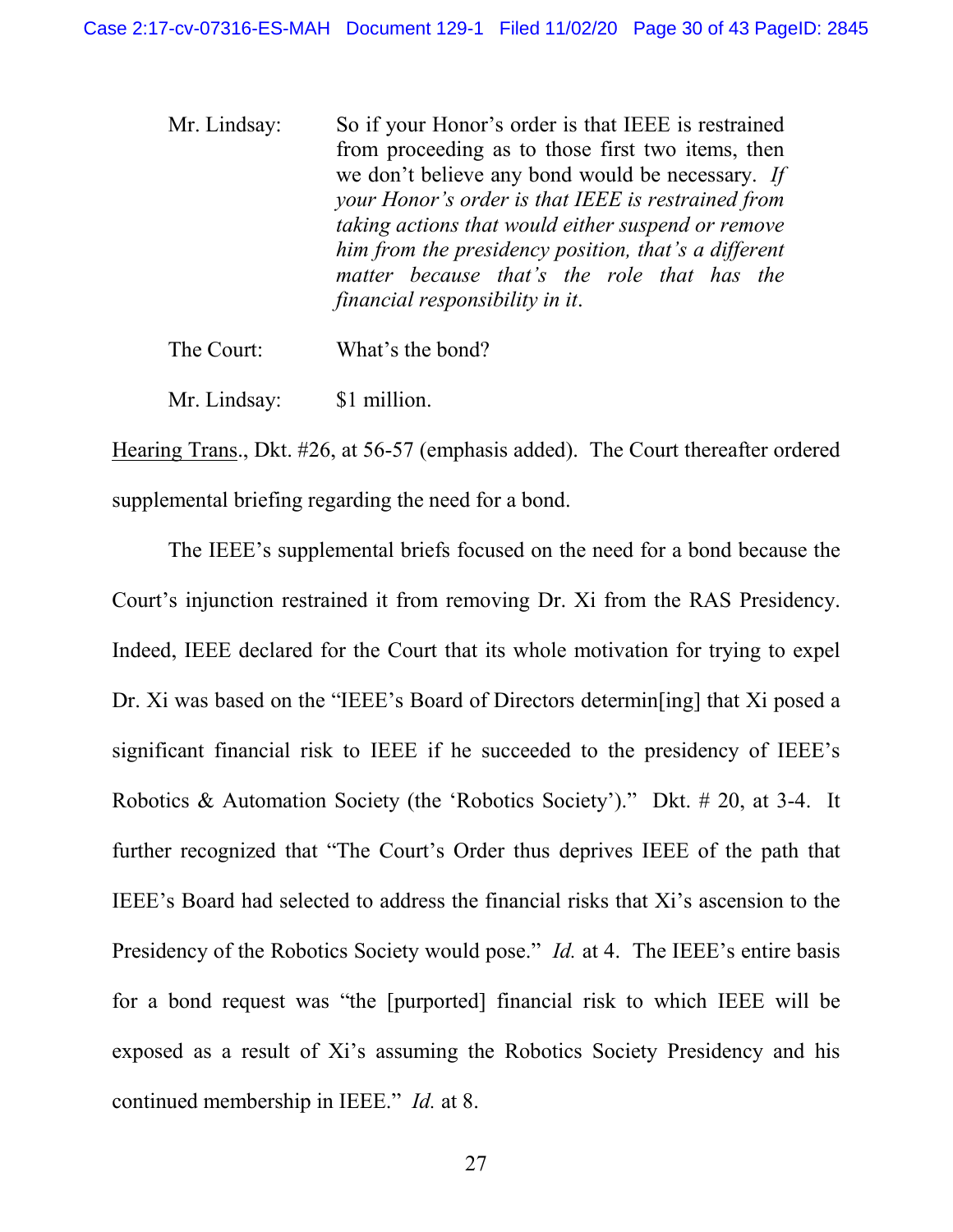Concern over the IEEE's inability to remove Dr. Xi from the RAS Presidency was not an isolated point. In the IEEE's reply, it made sure to emphasize its view that: "*Xi's Assumption of the Robotics Society's Presidency Places IEEE at Financial Risk, from Which the Bond Should Protect IEEE*." Dkt. # 25, at 3. In doing so, it specifically noted "the serious risk of financial harm that IEEE has identified flowing from Xi's assumption of the Robotics Society Presidency<sup>[1]</sup>" *Id.* at 2-3. For the next five pages, the IEEE articulated all of the alleged financial dangers that the Court's injunction posed to the IEEE due to Dr. Xi's pending assumption of the RAS Presidency, ultimately renewing its request for a bond. But it clearly understood the Court's order to prohibit it from removing Dr. Xi as RAS President, since it concluded: "The Court has entered a temporary restraining order that places IEEE at risk of monetary damages, and the order should therefore be conditioned upon plaintiff's posting of a sufficient bond." *Id.* at 9.

Plainly, the RAS Presidency was on the IEEE's mind in the immediate aftermath of the temporary restraining order, and the Court was fully advised on this issue. Based on the IEEE's representations regarding these financial risks, the Court entered a bond. Dkt. # 43, at 5; Dkt. # 44, at 1. But the Court did *not* modify the temporary restraining order, and the IEEE consented to the TRO's conversion into a preliminary injunction, without ever seeking a modification of its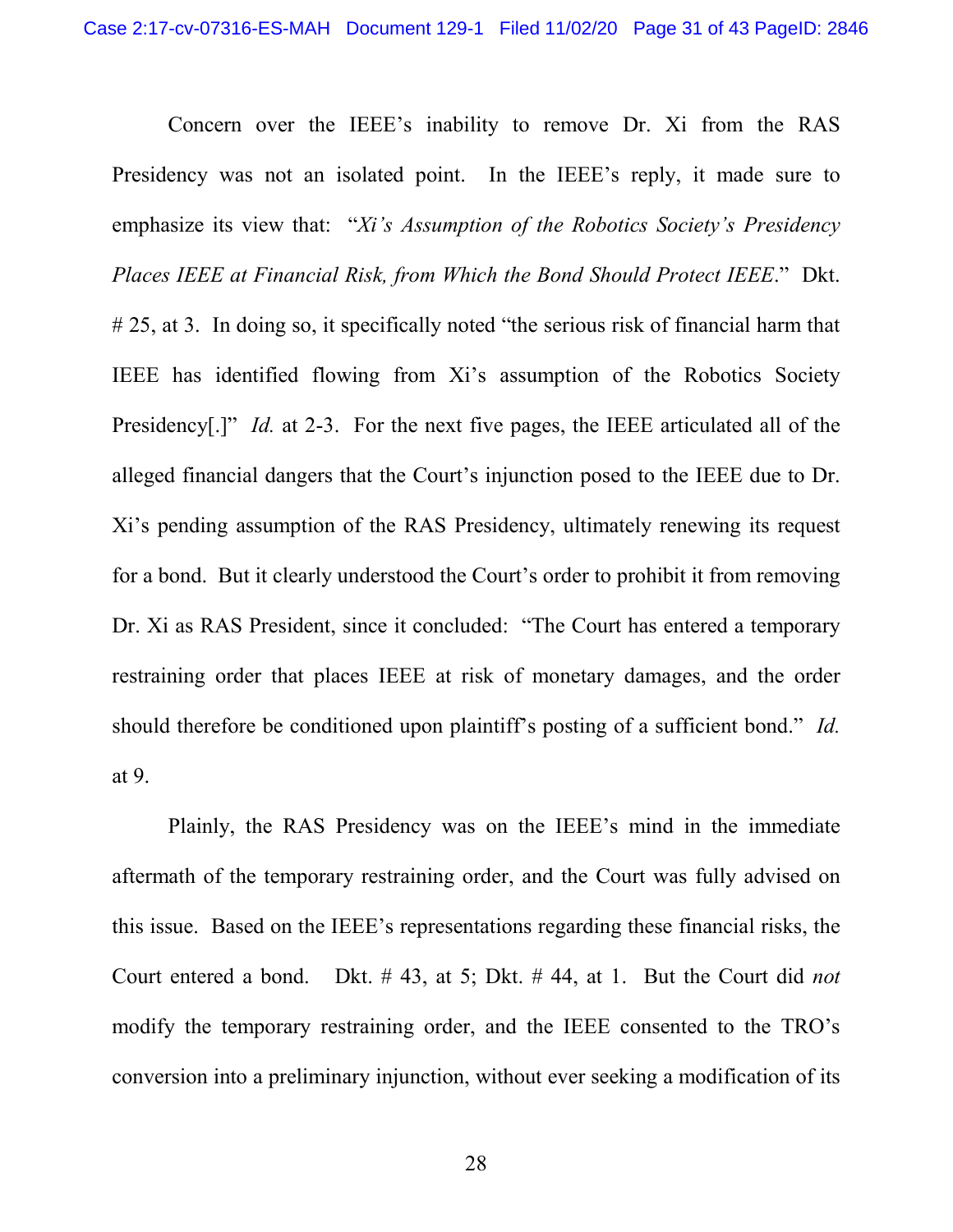terms. Dkt. # 43, at 5 ("Defendant recently clarified that it 'does not oppose conversion of the temporary restraining order into a preliminary injunction, *except on the grounds previously argued, which this Court has rejected'* … Accordingly, the existing TRO … is converted to a preliminary injunction[.]") (emphasis added).

The IEEE's single-minded focus on the RAS Presidency as its major reason for wanting to dissolve the Court's injunction did not go away. On December 7, 2017, the IEEE moved to dissolve this Court's injunction, requesting an "expedited hearing." When asked for the reason it needed "expedited" consideration of a potential dissolution of the injunction, IEEE's counsel explained:

| The Court:   | So what's the exigency?                                                                                                                                                                                                                                                                                                                                                                                                                                                                                                                                           |
|--------------|-------------------------------------------------------------------------------------------------------------------------------------------------------------------------------------------------------------------------------------------------------------------------------------------------------------------------------------------------------------------------------------------------------------------------------------------------------------------------------------------------------------------------------------------------------------------|
| Mr. Lindsay: | And the reasons for that is we still do not want Dr.<br>Xi becoming president of the robotics society.<br>And that's what the primary objective of having $-$<br>being able to make that determination through the<br>process that now the bylaws permit. The reason<br>for the exigency is that term scheduled is to begin<br>in January, and IEEE would prefer to have this<br>matter resolved before he assumes the presidency.<br>But if it can't do that before he assumes the<br>presidency, we want it done as — nevertheless, as<br>promptly as possible. |

Dkt. # 55, December 15, 2017, Hearing Trans., at 9 (emphasis added). In other words, as of December 15, 2017, the IEEE wanted to dissolve the Court's preliminary injunction because it *understood* that preliminary injunction to bar it from preventing Dr. Xi from assuming the RAS Presidency. This is the entire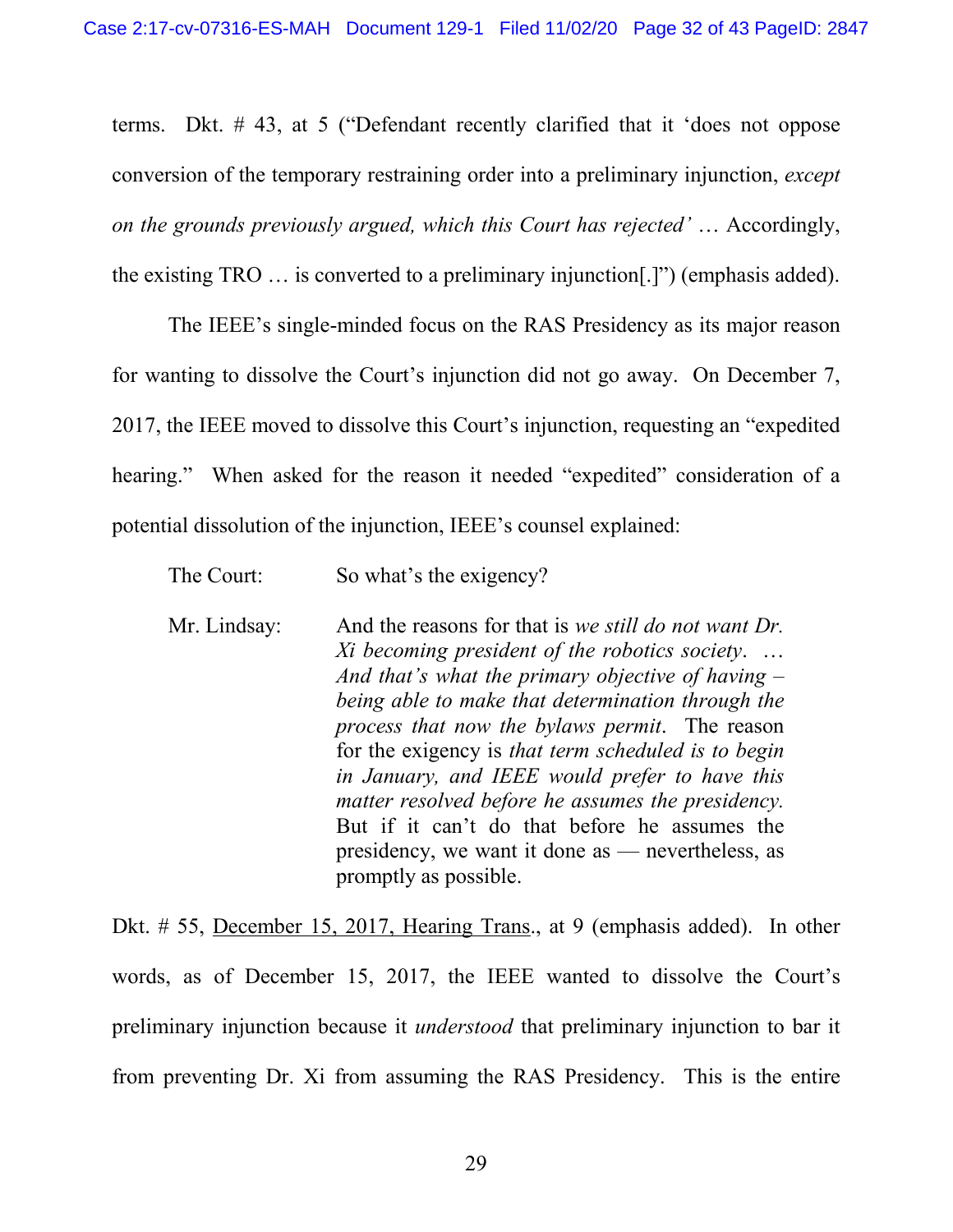reason it moved for expedited consideration of its motion to dissolve the injunction in the first place. And the entire reason it demanded that Dr. Xi post a bond was to guard against an alleged "financial risk" that might come to pass if he were allowed to serve as RAS President.

## **B. The IEEE Held a "Special Meeting" to Remove Dr. Xi as President of RAS, Directing the Process and Never Even Mentioning this Court's Injunction.**

Despite the Court's injunction, and despite the IEEE's clear knowledge that the injunction forbade it from removing Dr. Xi from the RAS Presidency, the IEEE forged ahead anyway. From the moment that Dr. Xi's arrest became public knowledge, IEEE senior management was involved every step of the way in removing Dr. Xi from the RAS Presidency.

First, Mary Ward-Callan intervened in RAS internal deliberations to tell the RAS Administrative Committee that "IEEE will be providing a recommended plan to the RAS leadership within the next day or so" and to instruct them to avoid "further communications and action by the RAS AdCom" until the IEEE provided instruction. Ex. G. In her own words, this was necessary to "to stop RAS leadership from taking action immediately," action which did not accord with the IEEE's preferred outcome of altering Dr. Xi's membership status as RAS President. Ex. F. Ms. Ward-Callan then huddled with IEEE senior leadership, before emailing then-RAS President Burgard to propose a call with then-IEEE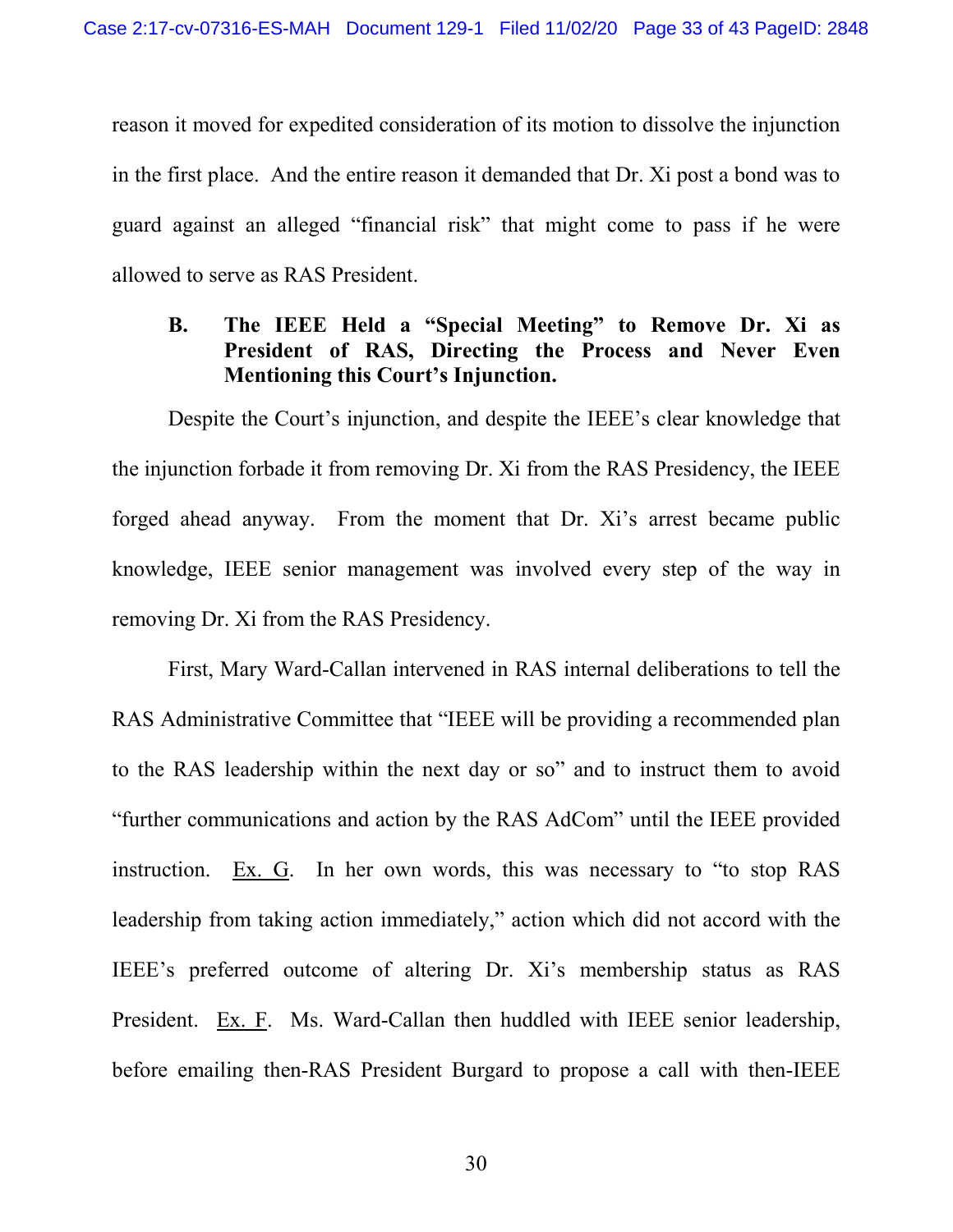President Jim Jefferies to receive instruction. Shortly thereafter, Mr. Burgard emailed the RAS Administrative Committee to propose a "Special Meeting" wherein they would remove Dr. Xi and replace him as President.

This "Special Meeting" was at all times held pursuant to the IEEE's direction and control and its "sole business" was to remove Dr. Xi as RAS President. As Ms. Ward-Callan summarized internally: "I have been working on the crisis communications and follow-up with RAS regarding Dr. Ning Xi arrest [sic] almost non-stop since last week … *The second meeting is the special meeting of the RAS AdCom.* The purpose of this meeting is to … *remove Dr. Xi from office* … There are lots of details and Bylaw issues but this is the basic story." Ex. M, (emphasis added); *see also* Ex. N ("The sole business of the Special Meeting is to develop a way forward for the society in light of the arrest in the United States of the current President of RAS, Dr. Ning Xi." ). Ms. Ward-Callan even identified herself as "The lead staff executive supporting RAS through this plan" which was the "recommended plan" provided by the IEEE. Ex. H.

What is crystal clear from these documents is that the IEEE did *exactly* what this Court's injunction forbade it from doing — it held a "special meeting" "to determine Plaintiff's membership status" as RAS President. Dkt. # 18, at 1. The IEEE knew it was a "Special Meeting" regarding Dr. Xi, because it called it such, carried it out, directed its processes, and ultimately ensured that the IEEE's desired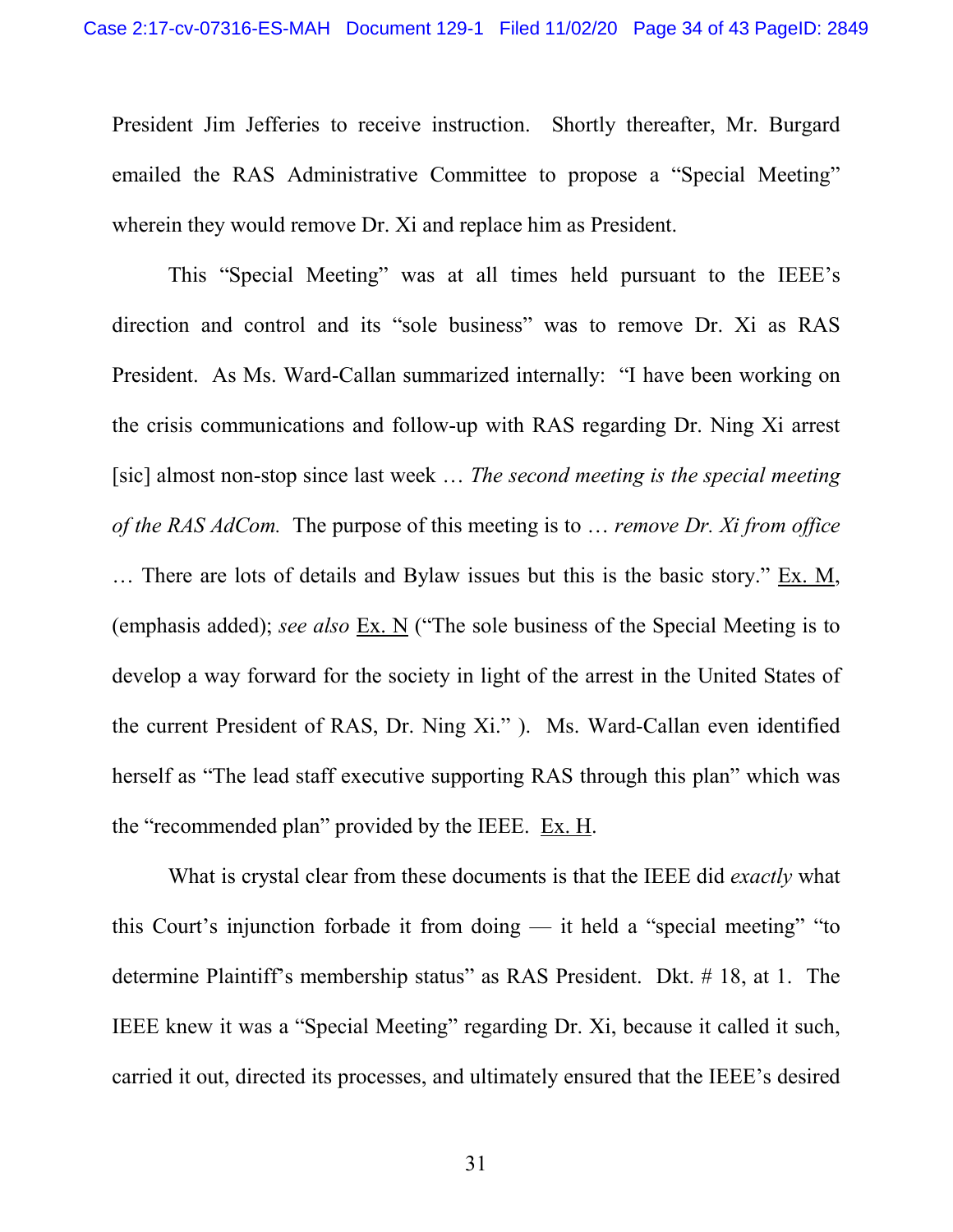result (removal of Dr. Xi's membership status as RAS President) was obtained. This was the "sole purpose" of the RAS "Special Meeting" held on March 30, 2018. Indeed, the agenda might as well have been titled "Special Meeting of the RAS to Determine Dr. Xi's Membership Status." The IEEE violated this Court's injunction, plain and simple.

#### **C. The IEEE Knew it Was Violating This Court's Order.**

The IEEE claims now that it always interpreted this Court's injunction as forbidding one thing and one thing only — any action regarding Dr.  $Xi's$ membership status at the IEEE. By IEEE's strained reading, removal of Dr. Xi from the Presidency of RAS (which itself is a subordinate subdivision of the IEEE and which mandates IEEE membership) is somehow not an action regarding Dr. Xi's membership status within the IEEE.

But this new-found understanding is belied by the record in this case. From the first day of proceedings up until late February 2018, the IEEE consistently interpreted this Court's injunction in the same manner as Dr. Xi. It prohibited Defendants from conducting any special meeting, "on September 28, 2017 *or at any other time*—to determine Plaintiff's membership status[.]" Dkt. # 18, at 1. Apparently "at any other time" did not include March 30, 2018 to IEEE, because it announced that it had removed Dr. Xi as of that date. And, according to the IEEE, the Court's injunction forbidding the IEEE from holding a "special meeting"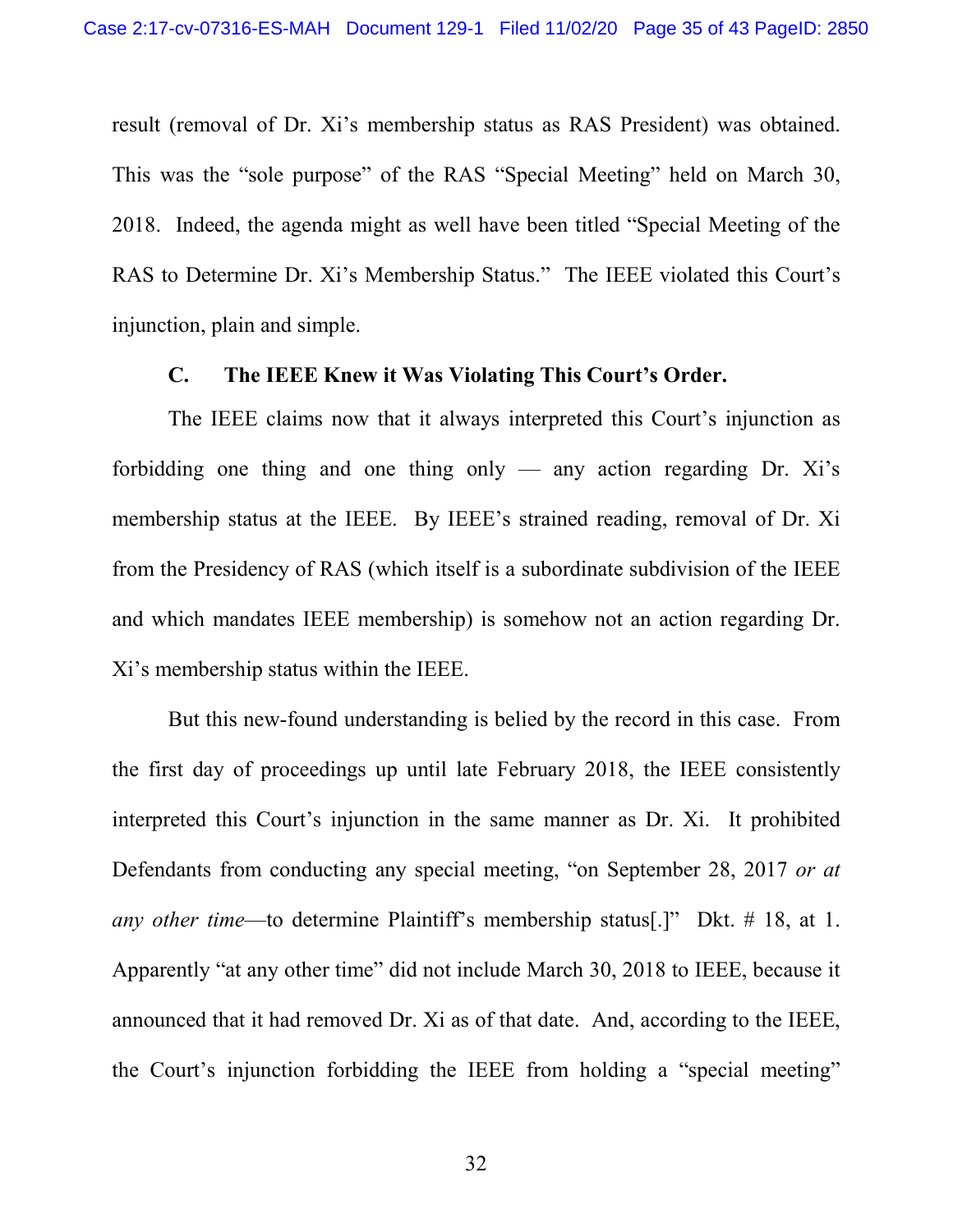regarding Dr. Xi did not include a "special meeting," the sole business of which was to "remove the current RAS President Dr. Ning Xi" from office and consider "a way to move forward" for RAS." Ex. N. Defendants say they were justified in taking these actions because the injunction did not specifically prohibit them from removing Dr. Xi from the RAS Presidency. The IEEE's position that it did not violate the Court's injunction therefore asks the Court to disregard entirely the "Special Meeting" it held on March 30 to determine Dr. Xi's status as RAS President — a blatant violation of the Court's injunction.

The IEEE's argument is wrong for several reasons. First, it completely conflicts with Defendants' own conduct and history in this case. From the inception of these proceedings, Defendants have consistently interpreted this Court's injunction as forbidding them from removing Dr. Xi from the RAS Presidency. They stated as much: (1) during the TRO hearing (Dkt. # 26, at 56-57); (2) during the post-hearing briefing regarding bond (Dkt. # 20, at 3-4, 8; Dkt.  $\# 25$ , at 2-9); and (3) in their motion to dissolve the injunction (Dkt.  $\# 55$ , at 9). At all points, Defendants remained focused on dissolving this Court's injunction so that they could keep Dr. Xi from attaining the RAS Presidency. Up until they took unilateral action in defiance of this Court's order, that is.

Which begs the question: if (as the IEEE now claims) the Court's injunction never prohibited the IEEE from holding a "special meeting" the "sole business" of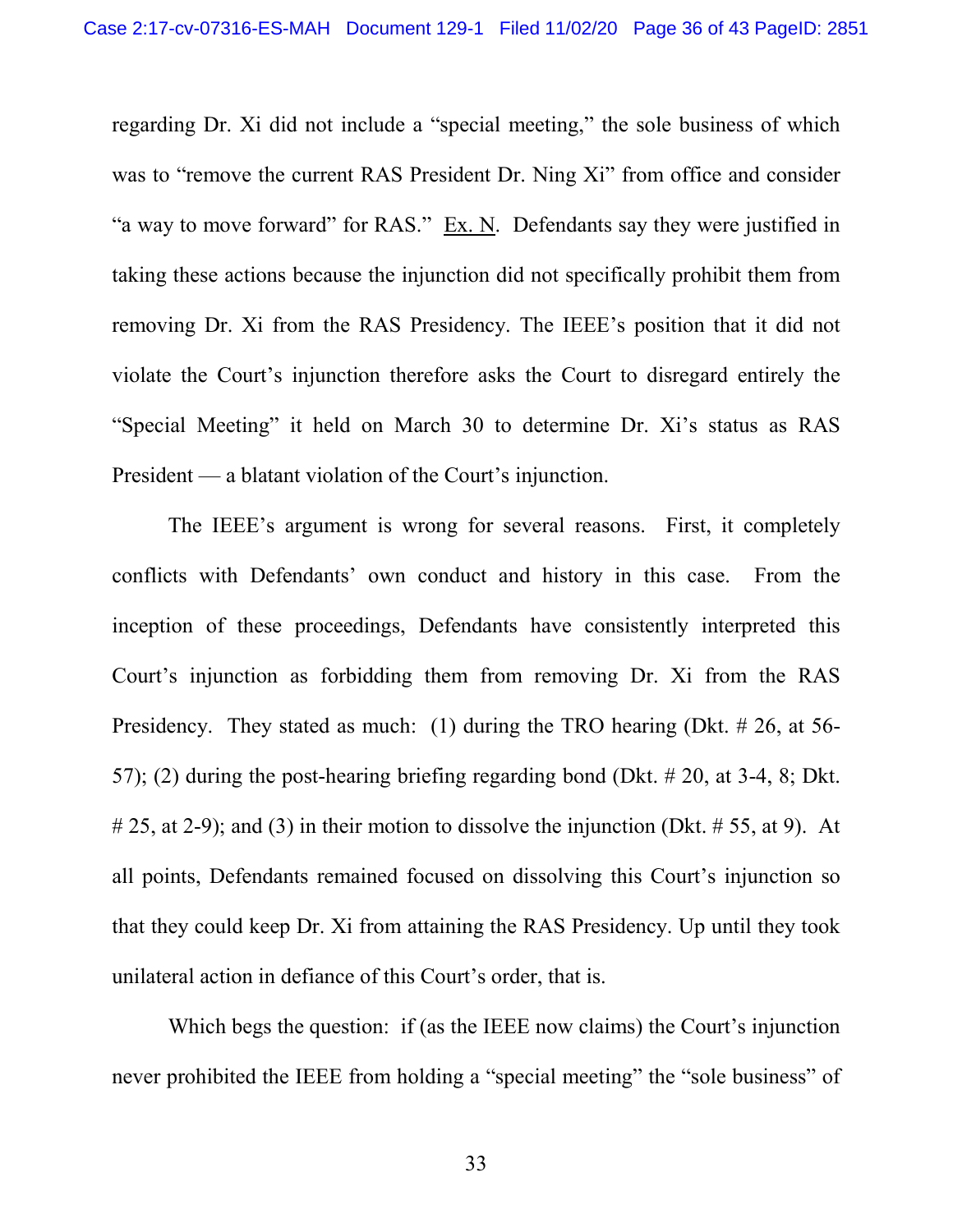which was to remove Dr. Xi from the RAS Presidency, *then what was it waiting for*? Why seek a bond to guard against a risk it was never necessary to endure? Dkt.  $\#$  20, at 3-4, 8; Dkt.  $\#$  25, 2-9. Why seek emergency dissolution of an injunction which did not even prevent taking the action that predicated the perceived emergency? Dkt. # 55, at 9. If the IEEE's true purpose for seeking to remove Dr. Xi was because he "posed a significant financial risk to IEEE if he succeeded to the presidency of IEEE's Robotics & Automation Society" (as the IEEE claimed in one of its first briefs in the case), and if the Court's injunction didn't forbid it from removing Dr. Xi from the RAS Presidency, then why didn't the IEEE take such action *immediately* back in October 2017 thereby mooting the whole issue? *See* Dkt. # 20, at 3.

The answer, of course, is that the IEEE knew what it wasn't supposed to do, but simply got sick of waiting. It was frustrated that the initial injunction forbidding its due-process-free conduct was entered in the first place. It was frustrated the Court didn't impose a ridiculous \$1,000,000 bond due to its manufactured claims of financial risk. It was frustrated that its "emergency" motion to dissolve hadn't gotten immediate consideration. It was frustrated that the Court granted Dr. Xi discovery. And it was most frustrated of all that it still couldn't ignore its own Bylaws and do whatever it wanted to do, irrespective of any "rights" guaranteed to its members.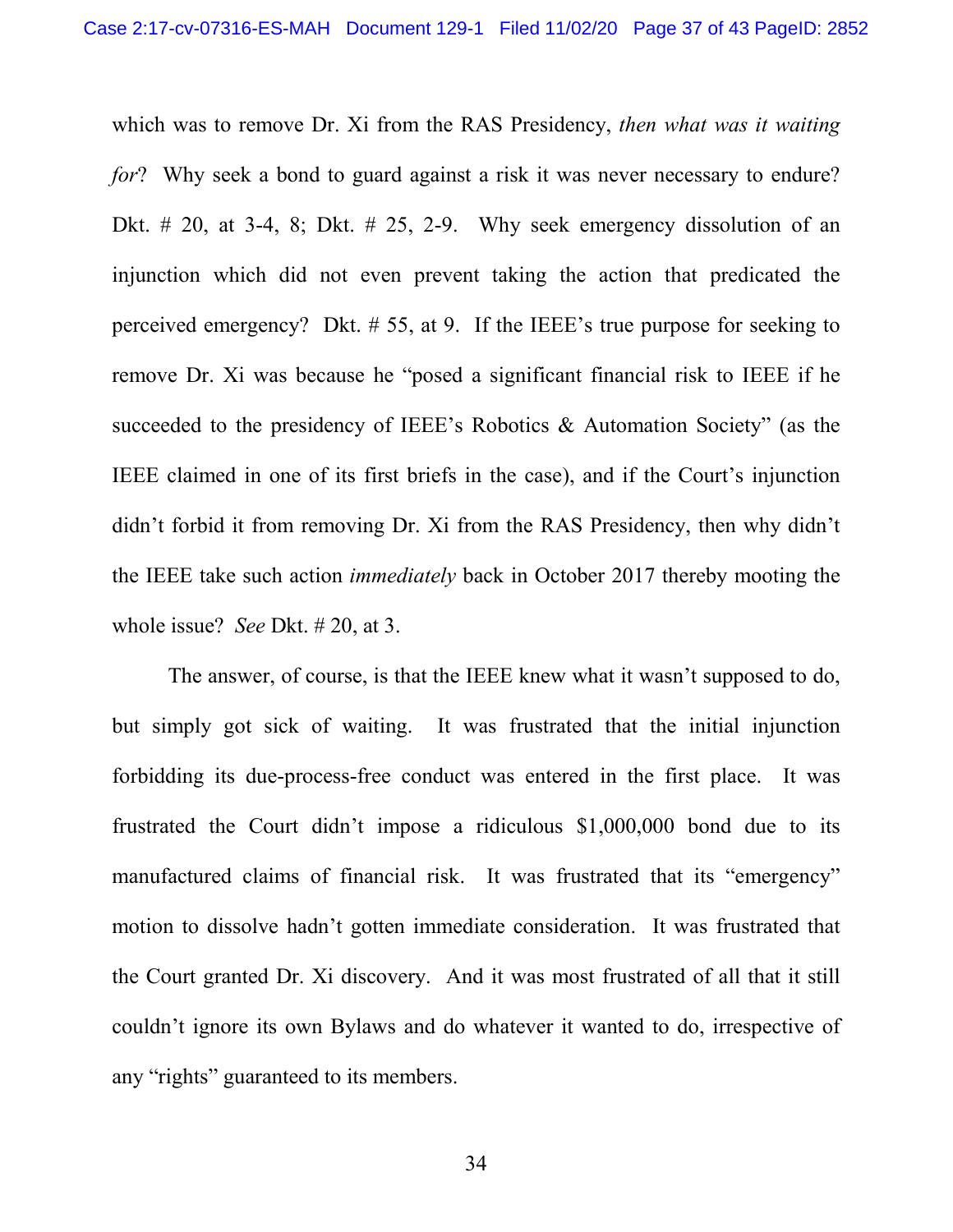<span id="page-37-0"></span>So the IEEE took a risk  $-$  it decided that the criminal proceedings against Dr. Xi had changed the landscape of the litigation, and that it could read the Court's injunction in a new, "more creative" way. It acted unilaterally to remove Dr. Xi, reasoning that the injunction didn't *specifically say* that it could not remove Dr. Xi *from the RAS Presidency*. But "[a] defendant … does not have 'immunity from civil contempt because the plan or scheme which they adopted was not specifically enjoined. Such a rule would give tremendous impetus to the program of experimentation with disobedience to the law…'" *Equinox Software Sys., Inc. v. Airgas, Inc.*, No. 96-3399, 1997 WL 12133 (E.D. Pa. Jan. 7, 1997) (*citing McComb v. Jacksonville Paper Co.*, 336 U.S. 187, 192 (1949)). The IEEE gambled that a criminal conviction of Dr. Xi would change the Court's view of the case, and that any procedural irregularity would be overlooked in view of such a criminal conviction. But the Government failed to convict Dr. Xi, and all charges were voluntarily dismissed with prejudice. The IEEE gambled poorly.

<span id="page-37-1"></span>The IEEE violated this Court's injunction, plain and simple. The history of the case up until the IEEE took this contemptuous action made clear that it *knew* the Court had prohibited the very action it eventually and unilaterally took. After all, it had confirmed as much in filing after filing, stating over and over again that it needed the injunction lifted to prevent Dr. Xi from becoming RAS President. *United States v. Christie Industries, Inc.*, 465 F.2d 1002, 1007 (3d Cir. 1972) ("The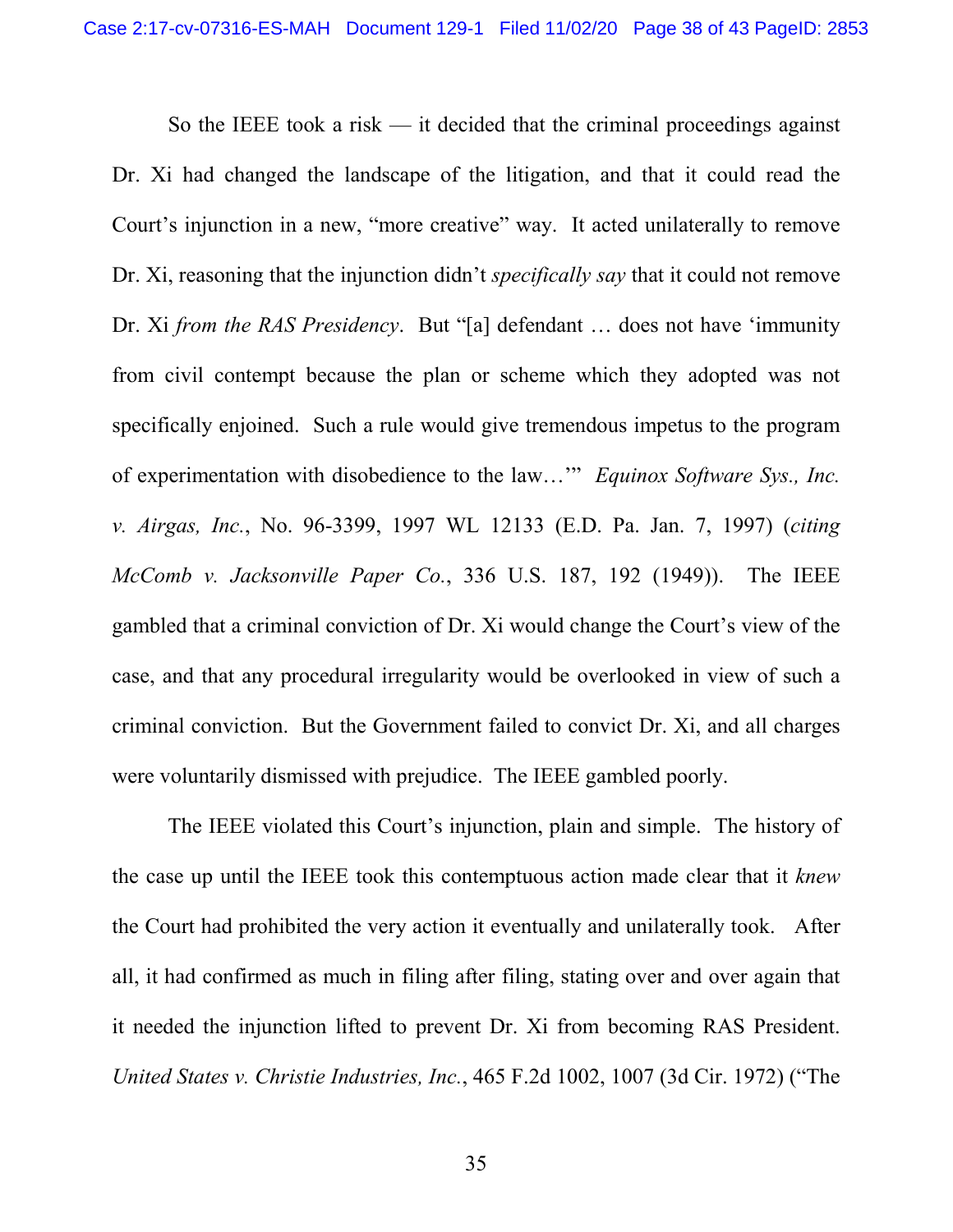language of an injunction must be read in the light of the circumstances surrounding its entry: the relief sought by the moving party, the evidence produced at the hearing on the injunction, and the mischief that the injunction seeks to prevent."). And in removing Dr. Xi from the RAS Presidency, it even internally described that meeting as a "Special Meeting" to "remove Dr. Xi from office." Ex. A. These understandings were shared by all of the IEEE's senior leadership, including its legal counsel, who not only approved the plan but specifically chose to share Dr. Xi's criminal complaint with the RAS Administrative Committee, but failed to so much as note the existence of this Court's injunction forbidding the IEEE "from conducting a special meeting—on September 28, 2017 or at any other time—to determine Plaintiff's membership status." Injunction Order, Dkt. #18, at 1; *see* Ex. K; Ex. F.

There was no ambiguity here  $-$  the IEEE's own words display its contemptuous conduct.

### **D. This Court Should Hold the IEEE in Civil Contempt**

The IEEE knew it was risking civil contempt when it disregarded the Court's injunction, but it disregarded the injunction anyway. It must be held accountable for its action. If a finding of contempt is made, "the innocent party is entitled to be made whole for the losses it incurs as the result of the contemnors' violations, including reasonable attorneys' fees and expenses." *Halderman by* 

<span id="page-38-0"></span>36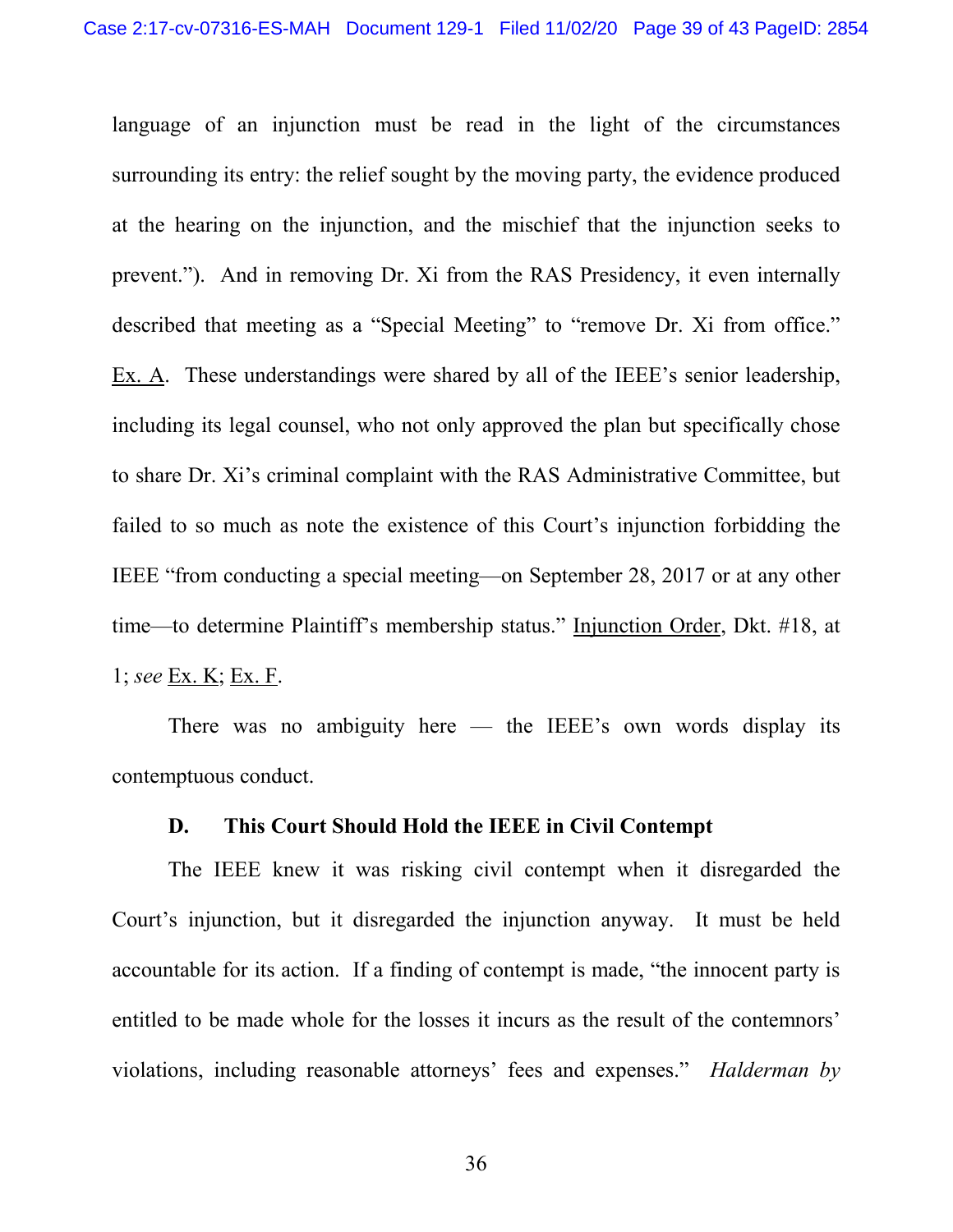*Halderman v. Pennhurst State School & Hosp.*, 49 F.3d 939, 941 (3d Cir. 1995). This Court has "wide discretion in fashioning a remedy" for civil contempt. *International Marketing, Inc. v. Counteract Balancing Beads, Inc.*, 48 F. App'x 372 (3d Cir. 2002); *see also Delaware Valley Citizens' Council for Clean Air v. Com. of Pa.*, 678 F.2d 470. 478 (3d Cir. 1982). The IEEE's actions in this litigation have demonstrated that it is hell-bent on removing Dr. Xi from the IEEE by any means necessary. It has shown itself willing to try to change the rules on removal midstream. It has even shown itself willing to hold and coordinate the very "special meeting" to alter Dr. Xi's membership status as RAS President that the Court forbade in its injunction. Simply put, the IEEE's management has dedicated itself to doing whatever it wants — it cannot be trusted. Dr. Xi therefore seeks the following relief.

*First*, Dr. Xi requests that this Court order that the *only* way that his membership status may be changed, altered, or affected is through the procedure laid out in IEEE Bylaw I-110. This was the only procedure by which members could be disciplined when this lawsuit began — and it should be the only procedure by which Dr. Xi may be disciplined now. Dr. Xi further requests that the Court order strict compliance with this Bylaw. The IEEE must be held to account for its "creative" interpretations of its powers and this Court's orders. If this Court's injunction mandating that the IEEE be barred from "conducting a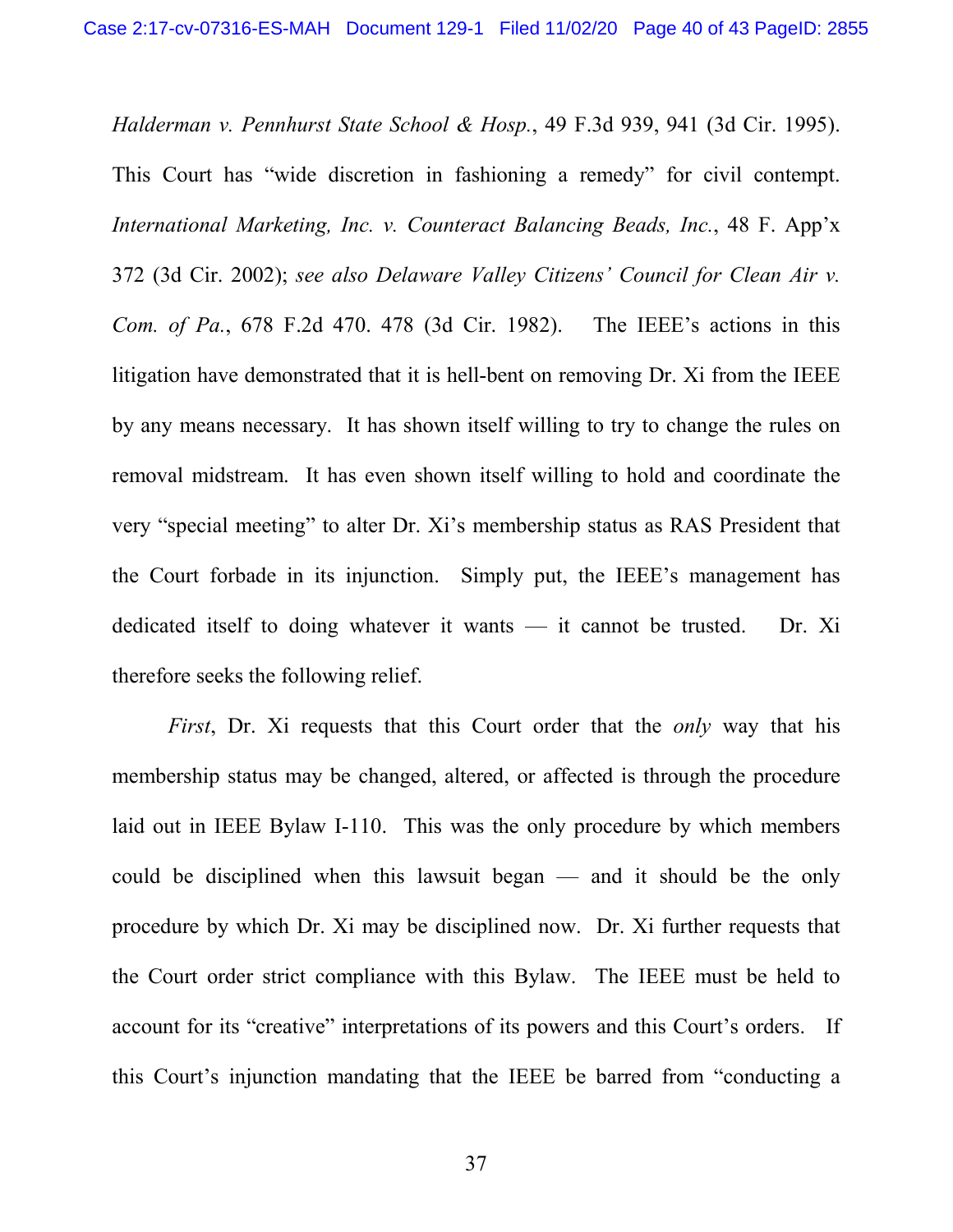special meeting—on September 28, 2017 or at any other time—to determine Plaintiff's membership status," *see* Injunction Order, Dkt. # 18, at 1, was not enough to prevent the IEEE from holding a "special meeting" on March 30, 2018, with the "sole business" as considering and removing Dr. Xi as RAS President, it is not clear what will suffice. This Court needs to make clear to the IEEE that disrespect for its orders will not be tolerated.

*Second*, Dr. Xi should be immediately restored to the RAS's Administrative Committee ("AdCom"). Membership in AdCom is a general perk of his membership in RAS and his status as a past president, and he should be restored to this membership forthwith. Ex. C, RAS Bylaws at IV ("The AdCom is Chaired by the President and it is composed of the following voting members: the President, the Junior Past President [and] [a]dditional ex officio AdCom members without vote as are prescribed in these Bylaws.").

*Finally*, Dr. Xi should be awarded attorneys' fees and costs attributable to and incurred in connection with the IEEE's contempt of this Court's injunction. Such fees and costs should include all fees incurred in corresponding with the IEEE's counsel regarding their planned contempt, all fees responding to IEEE's planned contempt, and all fees incurred in preparing, filing, and arguing this motion.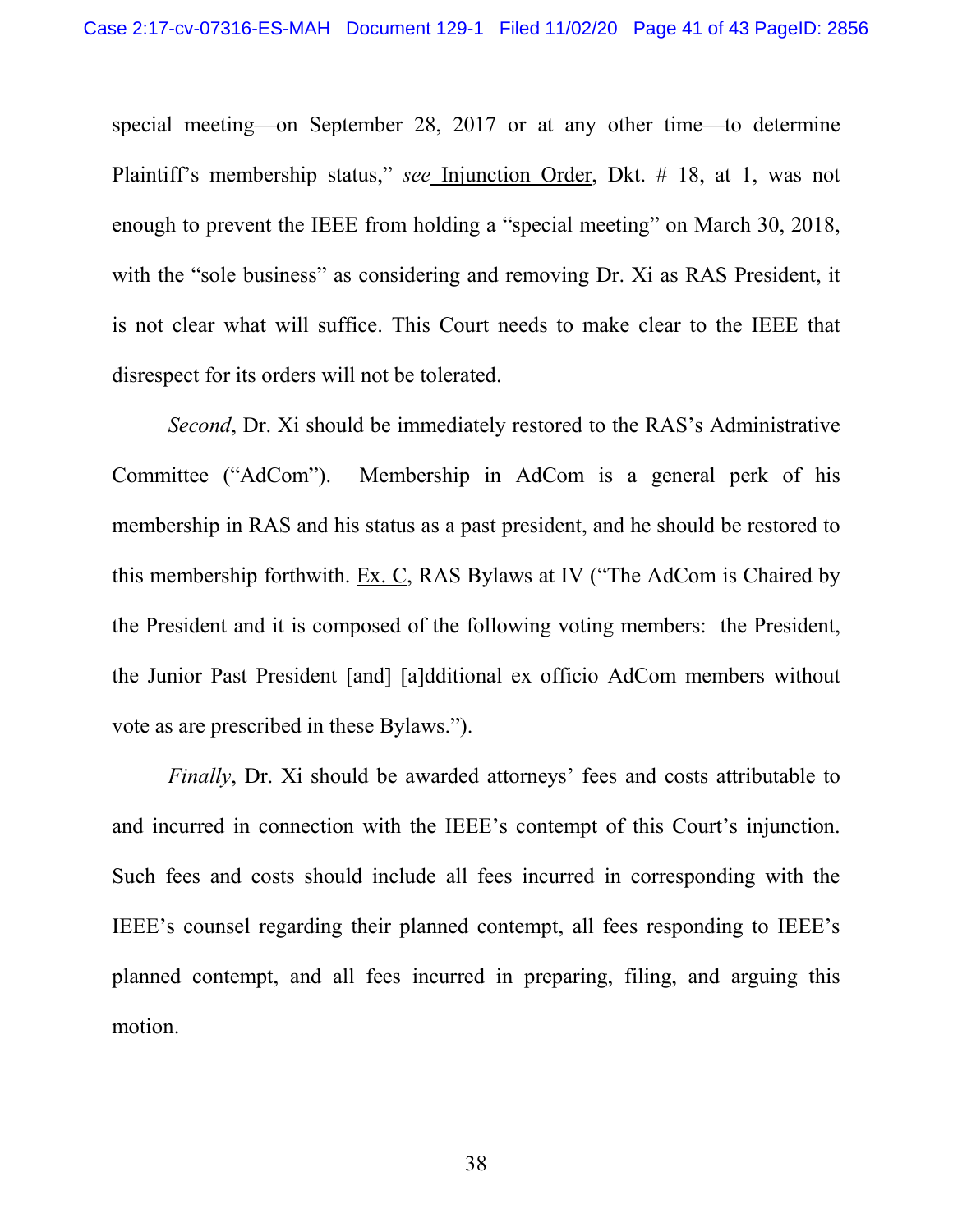#### **CONCLUSION**

A party disregards a court order at its peril, particularly when it unilaterally determines that it may adopt a reading of that order in utter conflict with the entire history of a case. The IEEE took exactly this course of action when it acted to unilaterally remove Dr. Xi from the Presidency of the RAS. Despite the Court's injunction forbidding the IEEE from holding a "special meeting" "at any time" to determine Dr. Xi's "membership status," the IEEE proceeded with holding a "special meeting" on March 30, 2018, to remove Dr. Xi as RAS President. The IEEE must be held to account for this contemptuous conduct. For the foregoing reasons, this Court should hold IEEE in contempt and order reasonable and just sanctions.

Respectfully submitted,

*/s/Christopher J. Dalton* Christopher J. Dalton BUCHANAN INGERSOLL & ROONEY PC Incorporated in Pennsylvania 550 Broad Street, Suite 810 Newark, NJ 07102 (973) 273-9800 christopher.dalton@bipc.com

-and-